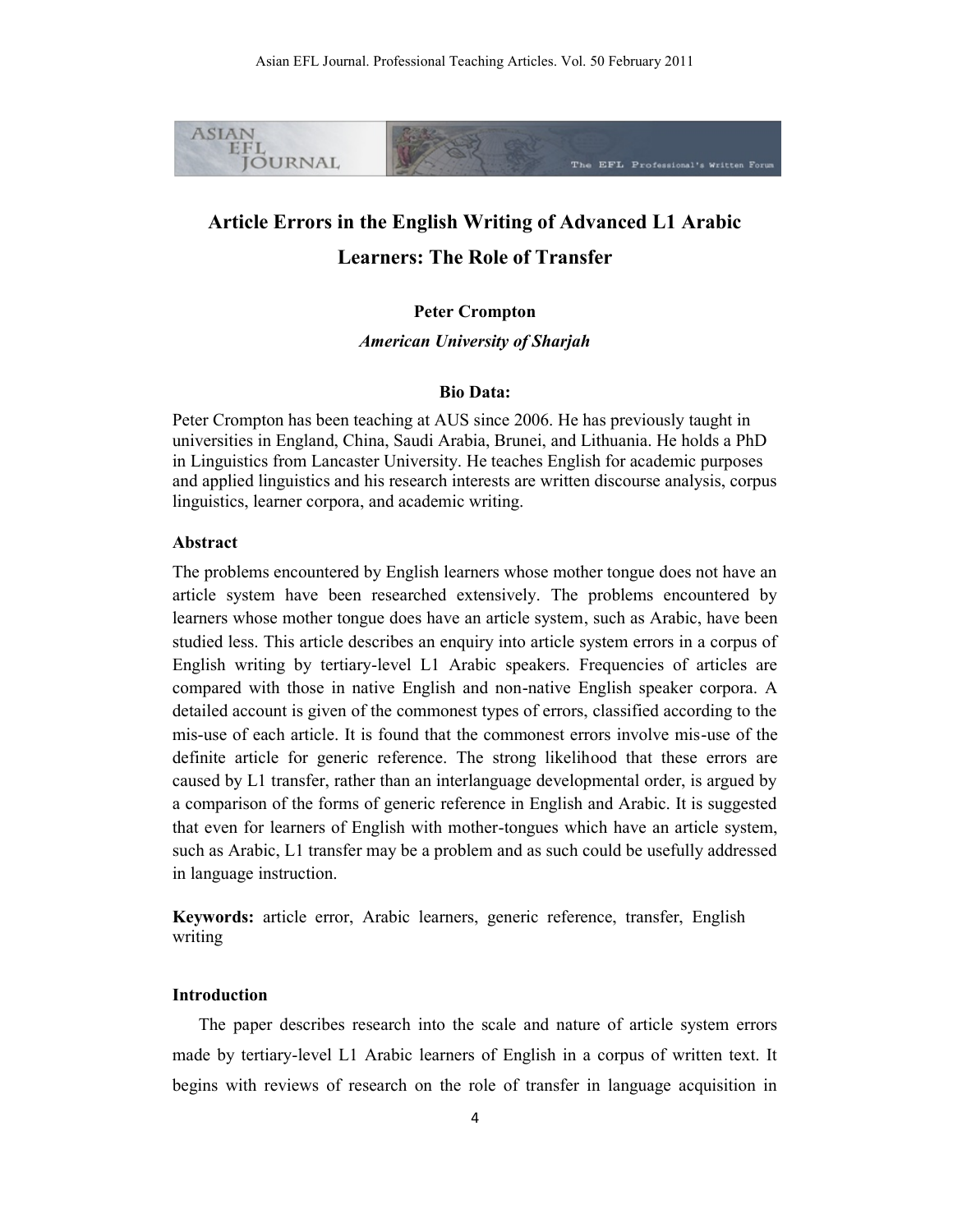general and in article acquisition in particular. It then reviews the literature on errors in article use by L1 Arabic learners, reports some corpus-based research by the author which brings together both acquisition and use perspectives, discusses the findings, and suggests some implications for future research and pedagogy.

As the paper gives considerable attention to *generic reference*, that term requires clarification. In the literature not all NPs are described as referential nor all nongeneric reference as specific reference (e.g. Huebner, 1983; Thomas, 1989). For simplicity's sake, however, this paper follows the practice of Quirk, Greenbaum, Leech and Svartvik (1985) in treating all NPs as referential and using the term *specific* as a synonym for *non-generic*.

# *Status of transfer studies*

Corpus studies show that *the* is the commonest word in English and a in the top five (Master, 2002) and together *the* and *a* make up 8.5% of all English text (Berry, 1993).<sup>1</sup> Given both the ubiquity of the article system and the comparatively long history of ELT in many Arabic speaking countries, surprisingly little has been written on English article system errors made by L1 Arabic speakers. Overall, there is less literature on errors by learners categorized on the basis of their L1 than one might expect: this can be attributed to a temporary eclipse of contrastive studies and error analysis (James, 1998; Mohammed, 2000; Odlin, 1989). In brief, the dominant view in SLA research for many years was that second and first language acquisition were essentially similar. This view, based on studies into first language acquisition (Brown, 1973), child second language acquisition (Dulay & Burt, 1974) and adult second language acquisition (White, 1977), explicitly opposed the contrastive approach (Lado, 1957) of the 1960s. As summarized by Dulay, Burt and Krashen (1982, p. 198) the "great majority of grammatical errors found in the language output of L2 learners is similar to those made by L1 learners of the target language rather than to the structure of the L2 learner's mother tongue." Interestingly for our purposes, the article system was one of the morphemes analyzed in these studies. Dulay and Burt diagnosed only one of the 74 article system errors in their data as "interlingual", i.e. originating from L1; White (1977), for example, found that of the 31 article system errors in their data none was interlingual. The proper focus of such study were errors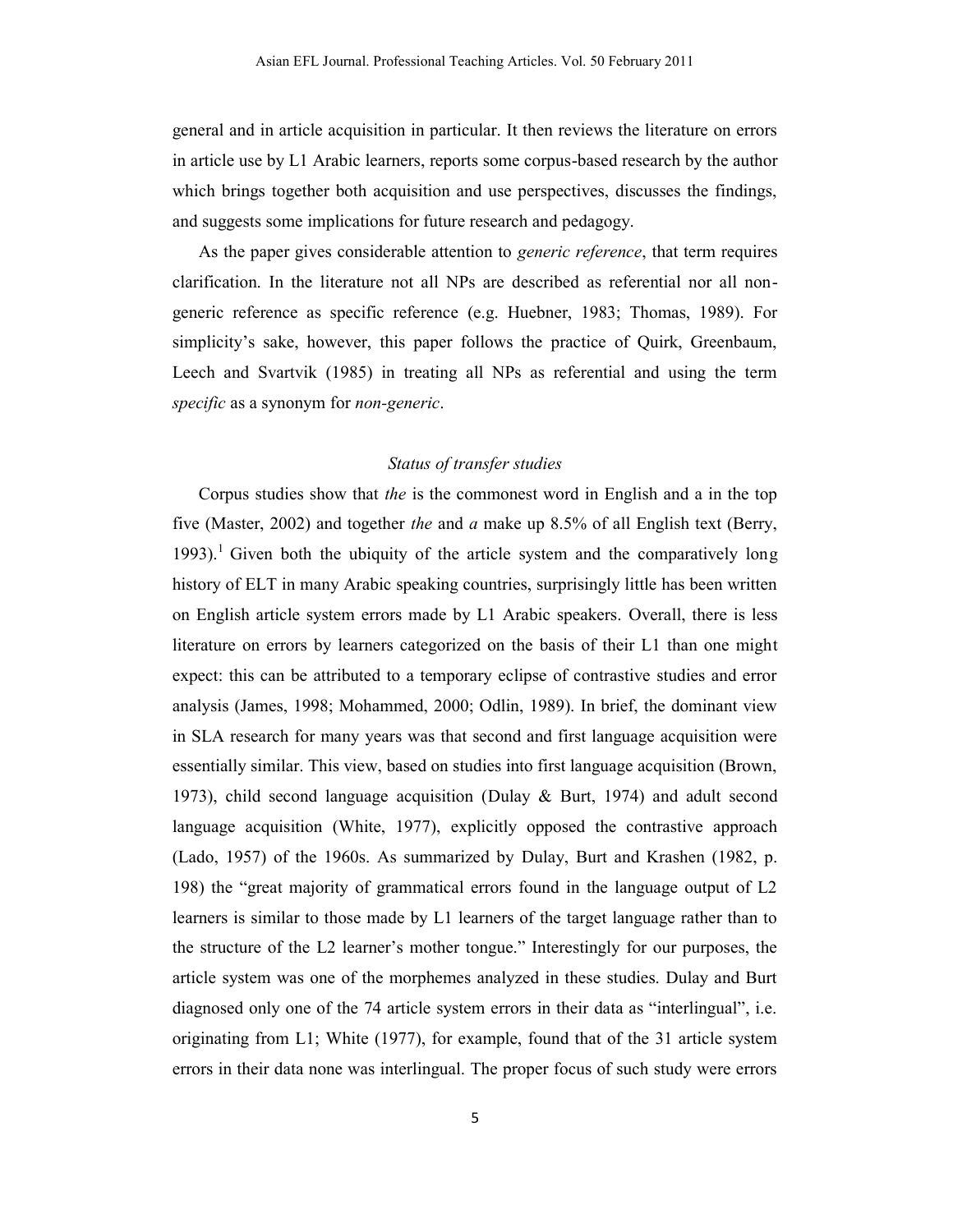conceived of as "intralingual" or developmental errors, evidence of a process of creative construction in a learner's interlanguage. In the light of this, the term "error" in itself was later conceived of as unhelpful and misleading, in that what teachers registered as errors in target language production were in fact system features of learner interlanguage: to describe such features as errors was to commit the "comparative fallacy" (Bley-Vroman, 1983) of describing any language as a deficient form of another.

However, as noted in James (1998), approaches to analysis of learner language which expected and looked for errors arising from L1 influence survived, albeit rebranded slightly, as studies of cross-linguistic or language *transfer* (Odlin, 1989). As James (1998) argues, the concept of transfer now enjoys "renewed acceptance as a crucial component in modern L2 learning theories." In a recent review of the evidence on transfer, Ellis (2006b) goes further than most in arguing for the essential correctness of the position originally taken by Lado's (1957) contrastive analysis hypothesis; Ellis marshals evidence from a meta-analysis of SLA studies on morpheme acquisition and "associative and connectionist theories of animal and human learning" to argue that "second language learning is...faced with maximal transfer and interference from L1" (2006b, p. 186). Indeed, all the literature on article system acquisition in the last twenty years recognizes L1 transfer as a variable at least worthy of investigating (e.g. Butler, 2002; Jarvis, 2002; Master, 1990, 1997; Thomas, 1989; Zdorenko & Paradis, 2008; Zegerac, 2004).

# *Studies of English article acquisition*

In English the article system is a marker of definiteness. The extensive literature on definiteness is usefully summarized in Lyons' (1999) cross-linguistic study. According to Lyons, definiteness is not a semantic concept but a grammaticalization of the semantic/pragmatic concept of identifiability: a marker of definiteness, such as a definite article, "directs the hearer to the referent of the noun phrase by signaling that he is in a position to identify it" (5-6). Like other grammatical categories there is not a simple one-to-one meaning-form correspondence. Definiteness is manifested in other forms, such as pronouns and proper nouns, and diachronically the prototypical (identifiability) meaning can be both added to and subtracted from. As Lyons notes,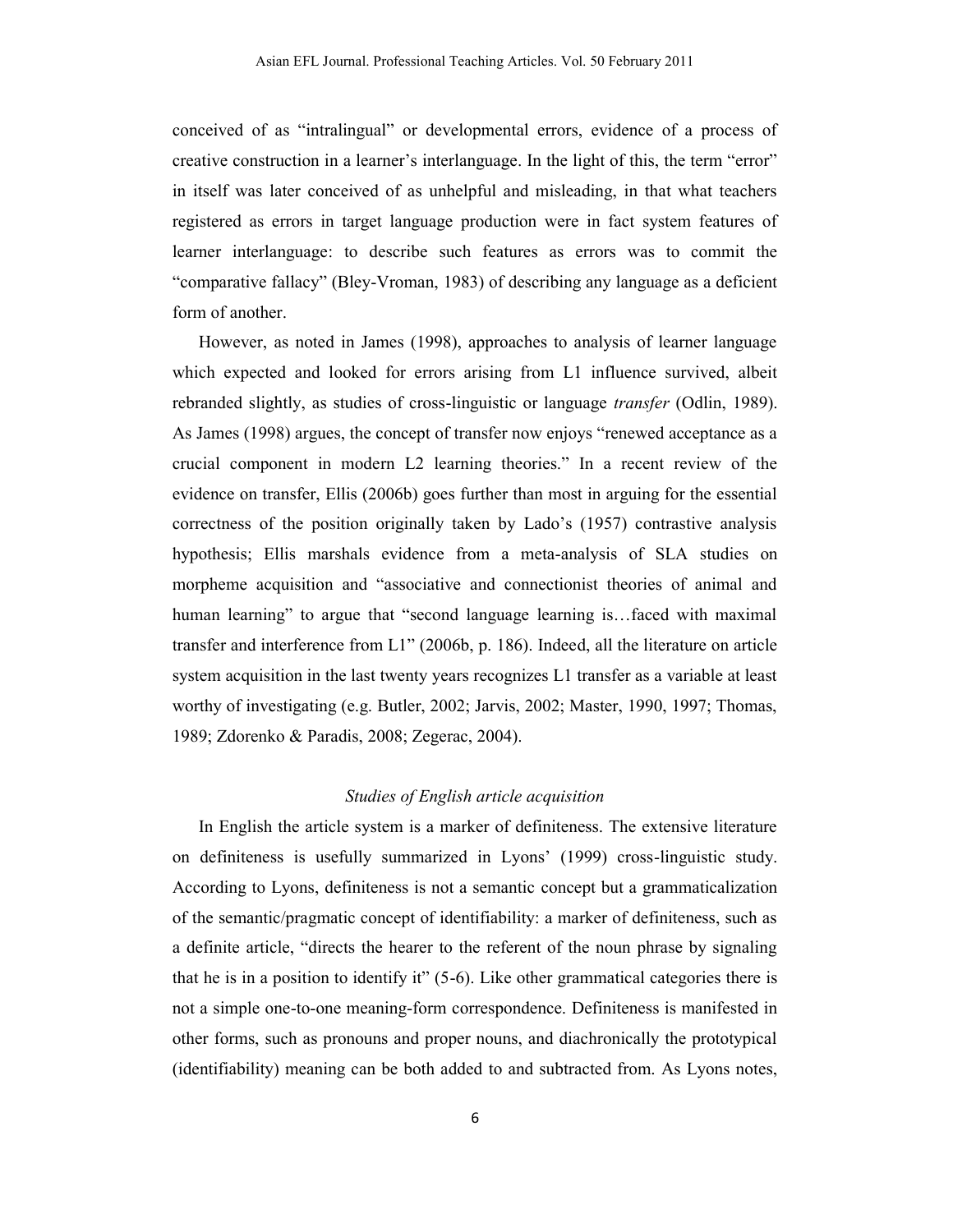"some languages will require generics to be definite while others do not" (1999, p. 278). Arabic, like French, is in the former class, while English is in the latter. In the course of the research described in this paper it becomes apparent that this particular divergence appears to have serious consequences for Arabic speakers learning English.

Unfortunately, much of the language acquisition literature on articles offers little of direct interest to those investigating L1 Arabic learners' acquisition of English, for two main reasons: (i) the broad-grained nature of their specification of the L1 from which transfer is analysed; (ii) the broad-grained view nature of their specification of the functions of the article system.

Turning to broad-grained L1 formal specification first, in general, SLA research on English article acquisition has divided L1s into a simple binary typology, languages which have an article system [+article] and those which do not [-article]. Arabic is a [+article] language but unlike English in that there are definite articles but no indefinite articles (Schulz, 2004). In general, researchers have found that subjects with [–article] L1s, such as Japanese and Russian, take longer to acquire the system than those with [+article] L1s (Chaudron and Parker, 1990; Liu & Gleason, 2002; Master, 1997; Thomas, 1989). Using a corpus-based study of the morphemes in Dulay and Burt's (1973) "morpheme order" studies in the Japanese component of the Longman Learners Corpus McEnery, Xiao, and Tono, (2006) found that articles were the most difficult to acquire, with even proficient learners not having achieved the acquisition rate of 90% specified in Dulay and Burt's Bilingual Syntax Measure. This differs from the order predicted by Dulay and Burt (1973), prompting McEnery et al to speculate that this is because Japanese is a [–article] language. Ionin, Ko, and Wexler (2004) and Zdorenko and Paradis (2008) use a further binary distinction, based on a Universal Grammar principles and parameters model, according to which [+article] languages may be further categorized into languages in which the article system marks the semantic category of definiteness (e.g. English), and languages in which the system marks the category of specificity (e.g. Samoan). However, their research focuses on comparative error rates for learners from [–article] and [+article] L1s rather than types of errors made by learners from [+article] L1s. Two much-cited longitudinal studies into morpheme acquisition which included articles (Huebner,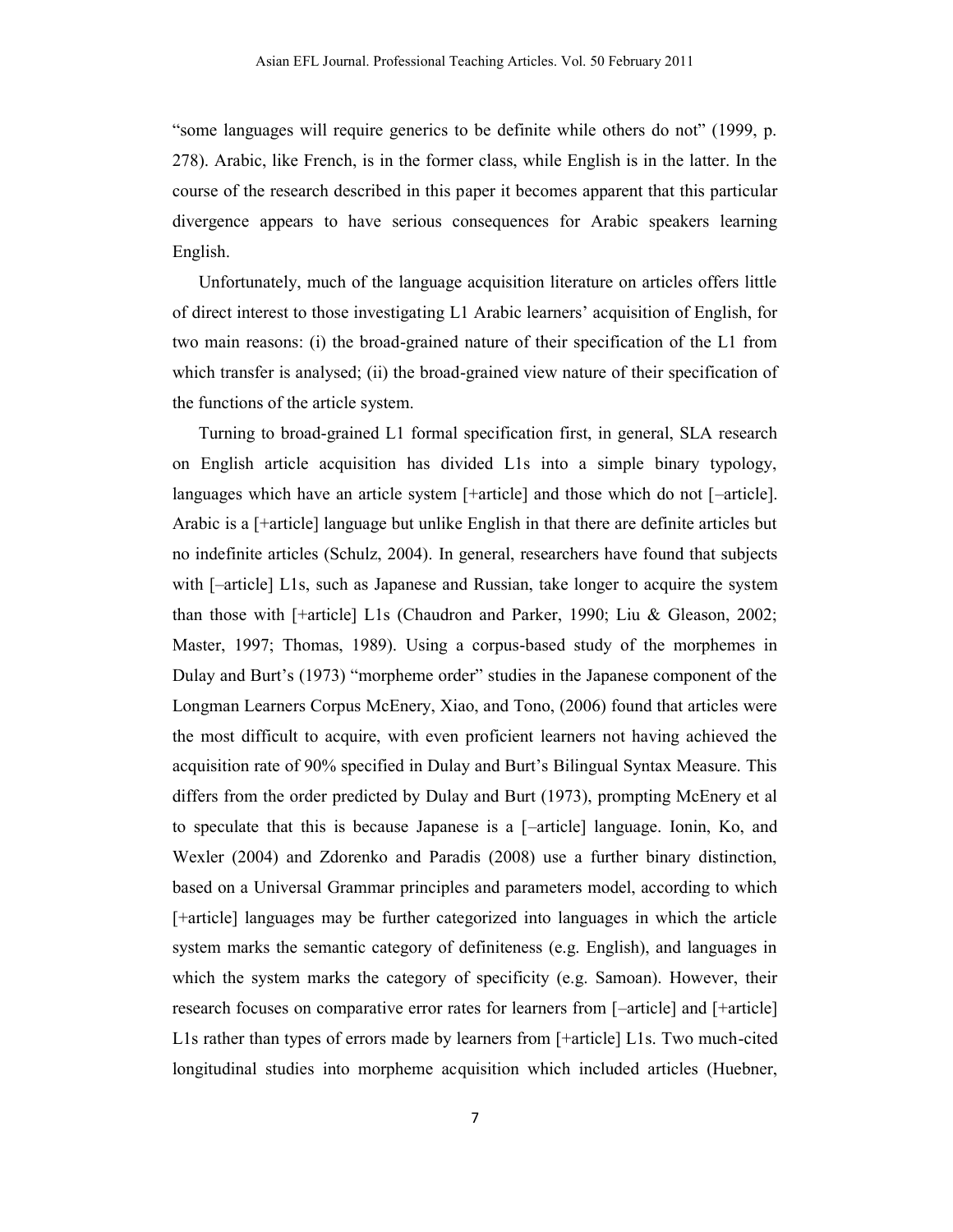1983; Parrish, 1987) also had subjects with East Asian [-article] L1s, limiting generalizability of findings to Arabic – unless a universal order of acquisition is assumed.

Turning to broad-grained functional analysis of article use next, the instruments used to elicit data, whether obligatory occasion or discursive tasks, are based on narratives (Chaudron & Parker, 1990; Jarvis, 2002; Liu & Gleason, 2002; Thomas, 1989) in which referents are concrete rather than abstract and specific rather than generic. Ionin, Ko and Wexler (2004) and Zdorenko and Paradis (2008) reduce options further by setting up contexts in which  $\varnothing$  is never accurate. This has helped to focus on basic semantic features of the article system, such as previous mention, of interest in the early levels of language acquisition, but reduces the applicability of their findings on overall accuracy for later levels.

In general, for the kind of errors made by intermediate to advanced learners a more fine-grained analysis of the functions of the articles is required. Rather than merely recording correct and incorrect instances of article use, some analysis of the contexts in which errors occur is required. One such study is by Liu and Gleason (2002), who note that previous studies have neglected to investigate the fact that "certain uses of [non-generic] the might be more difficult than others" (5), and find evidence in their own data for an order of acquisition for these uses. Their data was mostly from subjects with East Asian  $[-\text{article}]$  L1s – so its applicability to learners from other L1 backgrounds is an open question. A further gap in the data used in the literature, noted by Thomas (1989), is that relating to use of the articles for generic referents.

Two somewhat more fine-grained discourse-oriented studies, Robertson (2000) and Jarvis (2002), looked for systematicity in the errors learners made and found it; some of this systematicity was attributable, as expected, to discourse factors and some to linguistic context, i.e. variation in the syntactic forms of the host NP. However, both researcher also found evidence for "unsystematic variation" (Robertson, 2000, p. 135), i.e. individuals didn't always make the same article choices in the same contexts. Jarvis attributes this to individual learners simultaneously entertaining "multiple hypotheses about article use" (Jarvis, 2002, p. 416). Robertson posits a "remapping principle" according to which learners have to effect an adjustment from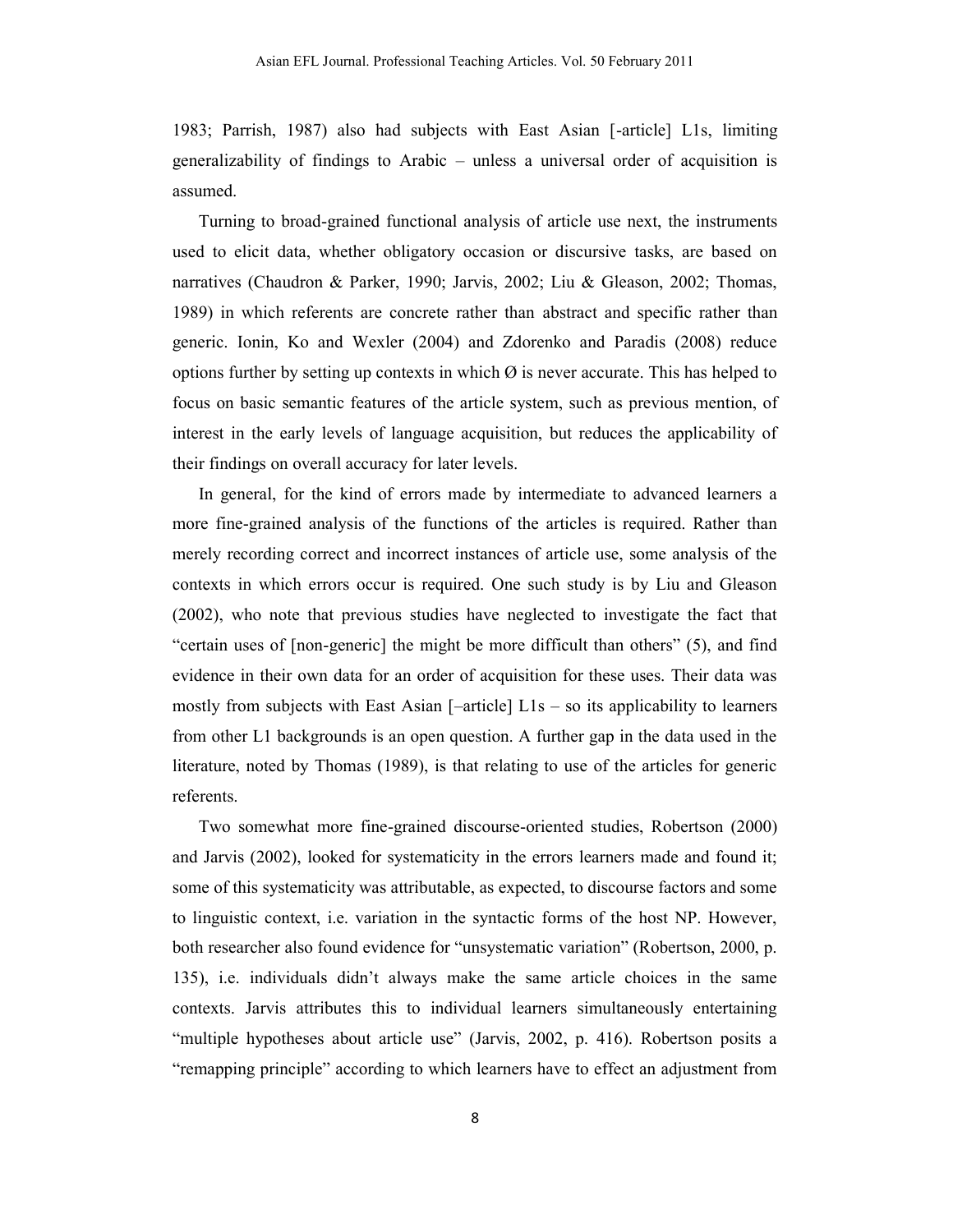(a) how semantic and pragmatic features are mapped onto syntactic and lexical resources in L1 to (b) how this mapping is done in L2: the variation is a reflex of the difficulty of this task. Robertsons's subjects were L1 Chinese, and Jarvis's L1 Finnish and L1 Swedish.

### *Studies of Arabic ESL learners' article errors*

Observations on likely errors are provided in collections by experienced ESL teachers (Kharma & Hajjaj, 1997; Smith, 2001; Thompson-Panos & Thomas-Ruzic, 1983). More formal investigations are described in Scott and Tucker (1974), Kharma (1981) and Bataineh (2005), and a study of translator errors appears in Farghal and al-Zou'bi (2004). Scott and Tucker (1974) found article errors among the top four types of error among high school graduate L1 Arabic learners: the predominant error was omission of a. Kharma (1981) looked at tertiary level students' errors in a cloze test and found a mean error rate of over 25% for all articles (*a, the* and *Ø*), highest for *a* and lowest for *the*. However, in production data – a corpus of essays – Kharma (1981) reports half of all errors being in the use of *the*. Bataineh (2005) also looked at errors associated with a in a corpus of tertiary essays. Focusing only on the 319 syntactic/semantic errors in her data (i.e. leaving aside spelling and orthographic errors) and collapsing some of Bataineh's error categories, 61% of errors were instances of under-use:- "*Ø-for-a*" (46%), "*the-for-a*" (15%). Overuse counted for the remainder with the largest types of error being "*a-for-the*" (27%) and "*a-for-Ø*" (8%).

These studies do not all classify errors in the same way or count the same things; Bataineh's (2005) only looks at *a*, for example. Unfortunately Scott and Tucker (1974) and Bataineh (2005) do not tally accurate use instances so an overall success or failure rate for each article cannnot be calculated. However, under-use of a in obligatory contexts is common in all three: for both the studies which considered all three articles, Scott and Tucker, and Kharma, this is the single most common type of article error. In Scott and Tucker's (1974) and Bataineh's (2005) data, "*Ø-for-a*" is the more frequent error subtype; in Kharma's data "*the-for-a*" is slightly more frequent.

Kharma's (1981) data is the most detailed about types of article use; he identifies 5 types of use for the and a and 3 for Ø. Of the ten most common mistakes in his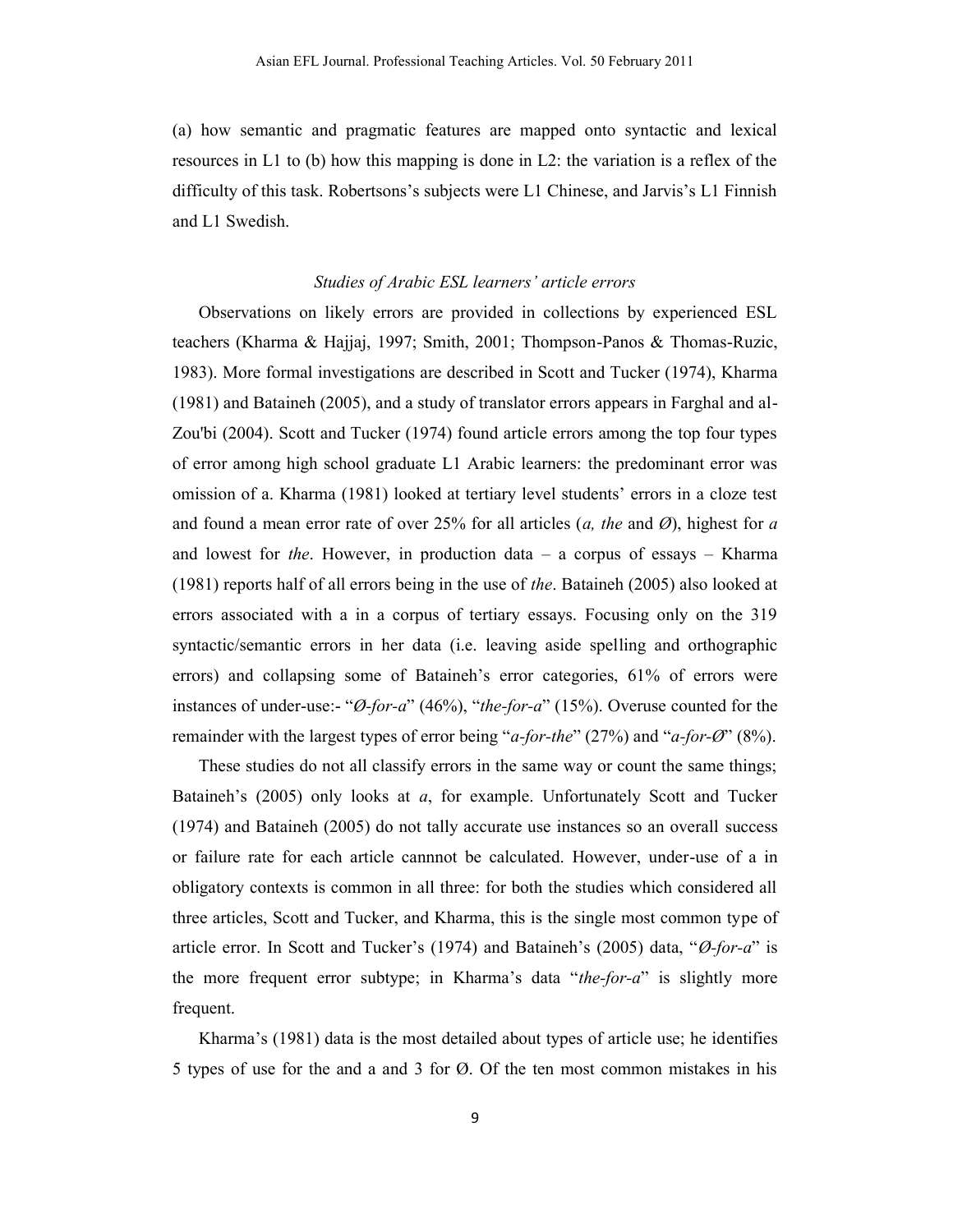cloze test six are categorized as instances of generic or general use (3 where the correct answer was  $\varnothing$ , and 3 where it was a), and 3 as mis-renderings of idiomatic phrases (e.g. *for an example*).

The guides for teachers, Kharma and Hajjaj (1997) and Smith (2001), point out similarities and differences between articles in Arabic and English. As for positive transfer, Smith (2001) notes that the definite article in Arabic, is used as in English to refer back to indefinite nouns in previous discourse and for unique references (*the floor*). As for negative transfer, both studies have similar lists of likely problems:

- Elecause of the absence of an indefinite marker in Arabic,  $2$  initial underuse of *a* (*This is book*) is to be expected and is likely to be followed by overuse (*These are a books*)
- Differing patterns of definiteness for the nouns in genitive constructions are likely to transfer (*Car the teacher*)
- In a range of idiomatic uses learners are likely to "reinstate" definite articles omitted in English (*I went to the bed*)
- Proper nouns in Arabic often contain the article (*He lived in the India*).

Kharma and Hajjaj (1997) add four other likely transfer problems:

- non-ellipsis of articles in compound noun phrases (*the salt and the pepper*)
- use of the definite article (obligatory in Arabic) in generic plural noun phrases (*The horses are useful animals*)
- use of the definite article for abstract nouns (*All men fear the death*)
- use of the definite article for mass nouns (*The milk is nutritious to the body*).

An interesting confirmation that generic uses of the article system might be one of the main stumbling blocks for advanced L1 Arabic English learners is Farghal and al-Zou'bi (2004), who compare three different English translations of the Koran and show evidence that none of the translators has fully aquired how English handles generic reference, using *the* instead of *Ø* with generic plural NPs (*The lions are ferocious animals*) and using *the* in generic singular NPs where English would require *a* (*The wolf ate him for A wolf ate him*).

In terms of the role of transfer in causing errors, Scott and Tucker (1974) attributed half their subjects' article errors to transfer, and Kharma (1981) attributes the majority of his subjects' errors to transfer but adds the compounding effect of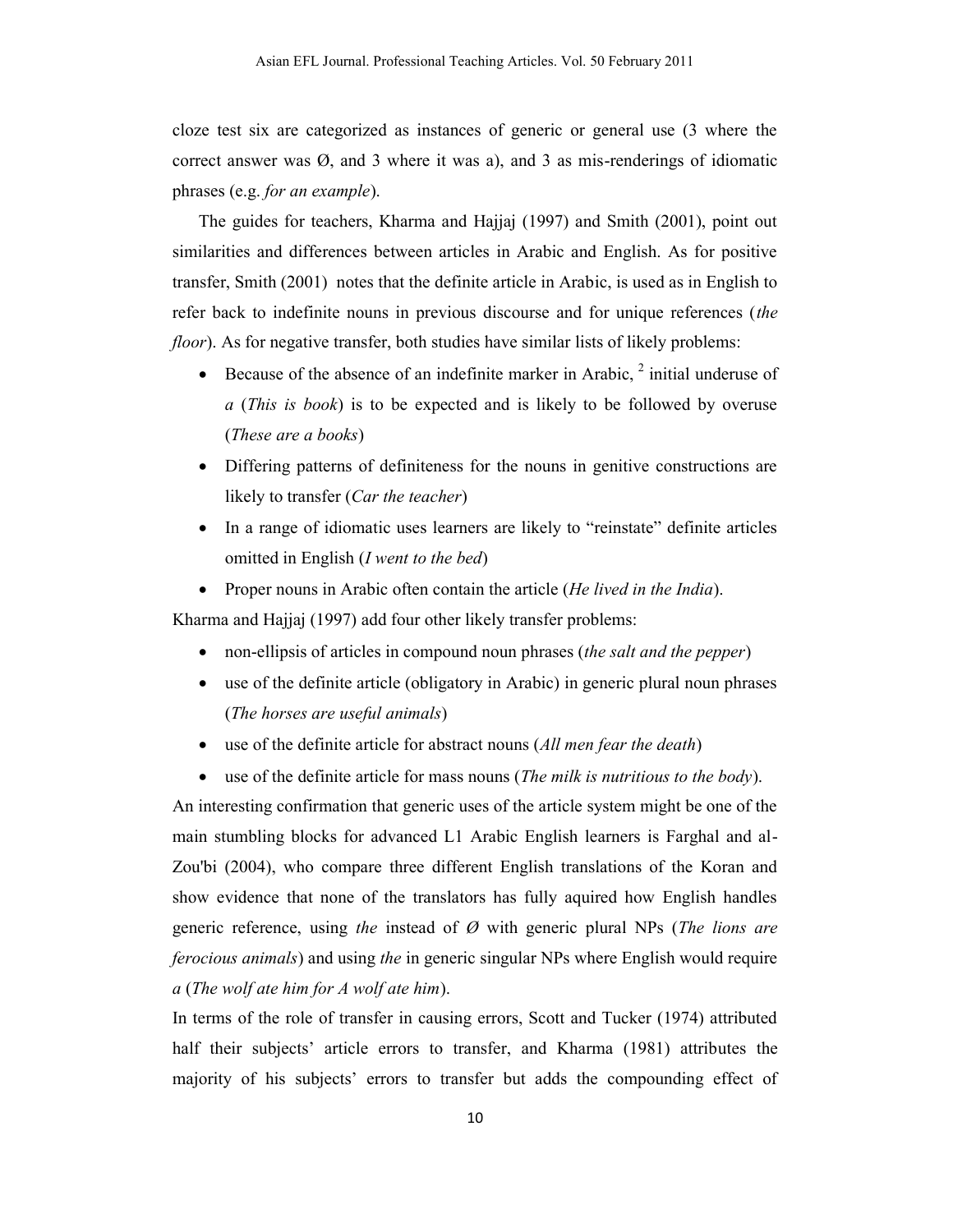"inadequate instruction". Bataineh (2005) considers transfer responsible only for "*Øfor-a*" errors and even then only as a possibility, citing overgeneralization, training transfer, learning and communication strategies as other possible causes.

# *Teachability*

All the literature attests to the difficulty of the task L2 learners face in acquiring the English article system. Another pedagogic consideration is error gravity: if learners can communicate satisfactorily without mastery, is it worth devoting much time to article instruction? Master (1997, 2002) notes that non-mastery of the system damages the rhetorical credibility of those using English for academic purposes and argues that for these learners pedagogic intervention is called for: he cites research suggesting that instruction can make a difference to proficiency (Master, 1994, 1995, 2002) and in Master (1997) makes specific suggestions about instruction for learners at the main stages of proficiency. Liu and Gleason (2002) also suggest an instructional order appropriate to the order of acquisition they posit for non generic uses of the.

On the attested difficulty of acquiring high frequency L2 morphemes such as articles, in spite of the vast exposure to them learners receive, Ellis (2006b) argues that such difficulty is evidence that L1-like, naturalistic acquisition does not take place. He argues that this is because the form-function mappings of L1 inhibit or "block" learners perceiving those of L2, i.e. they fail to notice differences, and his conclusion is that without instruction fossilization is inevitable.

#### **Research questions**

There have recently been a few corpus-based studies of article use in naturalistic L2 English. Ringbom (1998) noted that advanced learners of English with western European L1s all use the less frequently than native English speaker (NES) writers. Kachru (2003) looked at definite article use in acrolectal world English varieties and found little variation from NES norms. As we saw, McEnery, Xiao and Tono (2006) found evidence suggesting that even proficient L1 Japanese learners had not acquired articles. The research described in this article is a corpus-based enquiry into article system errors in the writing of intermediate to advanced level L1 Arabic English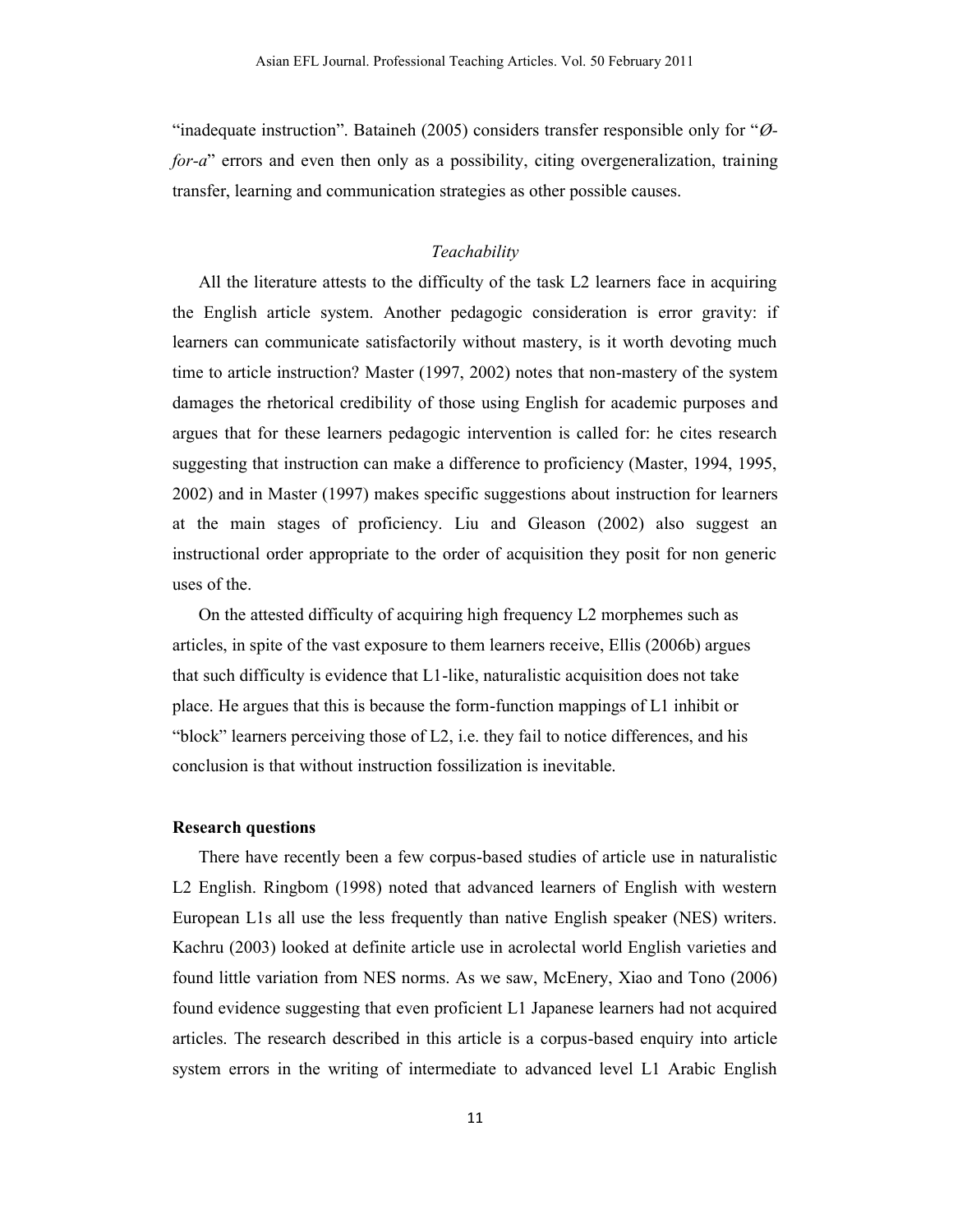learners. It tallies and categorizes the commonest errors in a naturalistic data corpus (i.e. a corpus of language not produced to elicit data on a specific linguistic item) and seeks to identify how much error can be attributed to transfer. It seeks to combine the delicacy of Kharma's (1981) categorization of types of error, Master's (1997) dual description of error frequencies in terms of form supplied and form required<sup>3</sup>, and Kharma and Hajjaj's (1997) categorization of transfer errors with a larger and hopefully more representative set of up to date naturalistic data than Kharma's (1981) to answer the following questions:

- RQ1 How common are article system errors in university level L1 Arabic English learners?
- RQ2 What are the commonest types of errors?

RQ3 To what extent are these errors likely to have been caused by transfer? The article will conclude with a discussion of the research and pedagogic implications of the answers to these questions.

#### **Method**

#### *Data*

The corpus used was a subcorpus from a larger corpus of argumentative essays, modeled on the International Corpus of Learner English (ICLE) (Granger, Dagneaux & Meunier, 2002) written by first and second year students (aged 18-20) at the American University of Sharjah, an English medium university in the United Arab Emirates. The subcorpus, entitled the Arabic Learner English corpus (hereafter the ALE corpus), comprises 95 essays totaling 42,391 words (mean essay length 446 words) written by students giving Arabic as their L1. Only 21% are Emirati, the others coming from a cross-section of the many different Arab nationalities resident in the Emirates. The essays were word-processed and submitted as regular class assignments; they were often completed in the student's own time and not produced under test conditions. The English proficiency level of the students varied considerably; all had had to score a minimum of 500 in the TOEFL exam to enter the university, a few may be bilingual with one Anglophone parent, and secondary school education may have been in English, Arabic, or a mixture.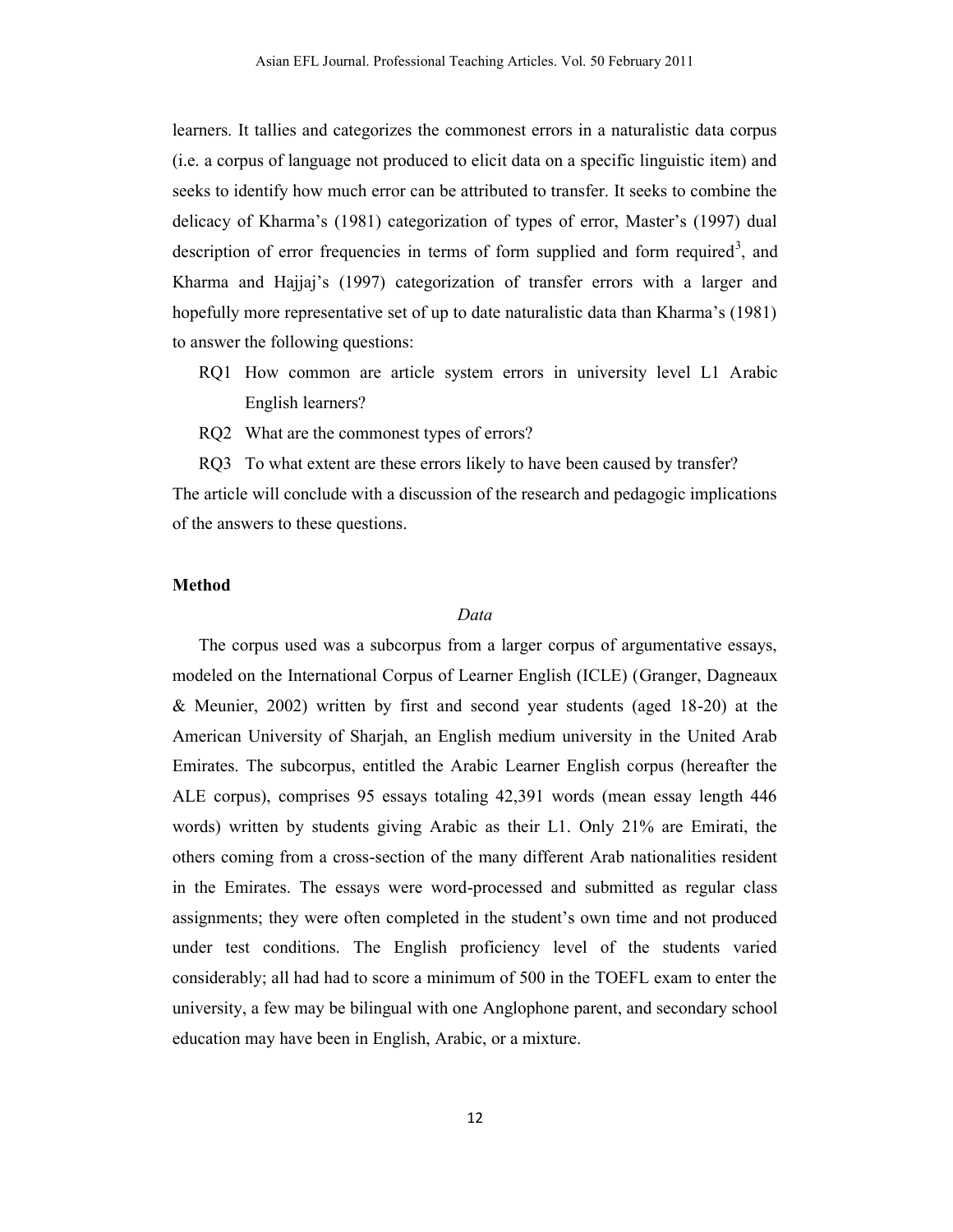#### *Procedure*

All tokens of *the* and *a* in the data were identified. The data was analyzed with the help of *Wordsmith Tools 4* (Scott, 2006). To identify *Ø* tokens and to speed analysis (by sorting KWIC concordances into recurrent patterns) the corpus was annotated with part of speech (POS) tags using the software application *Qtag* (Mason, 2008). As identifying tokens of *Ø* proved very time-consuming (see Mason and Uzar [2000] on the technical problems), it was decided to analyze a sample of these and extrapolate a likely overall frequency for the corpus. The sample of  $\varnothing$  tokens was obtained as follows: a random sample of 1000 of the 10,075 POS noun tokens was analysed. Instances (i) where noun tokens formed heads of NPs which included *the* and *a* and (ii) where noun tokens served as modifiers of other NP heads were removed. The remainder of the instances (373) were identified as *Ø* tokens.

Once the article tokens had been identified, the totals of tokens for each article type were converted to standardized frequencies and compared with those in other L1 and L2 English corpora. Next, each token was analyzed in context for correctness or incorrectness. This often required searching prior discourse for specific reference to the referent of the NP of which the article was part – directly or indirectly. For example, if the article token *the* was part of an NP *the student* did the prior discourse contain prior mention of *a student* or invoke a general situation (Quirk et al., 1985, p. 266) of which *the student* forms part? Conversely, if the article token a was part of an NP *a student* was this the first mention of this referent? If not, were these plausibly generic references? Once each "incorrect" token had been identified, an analytical decision was made as to which article would have been correct in its context. Usually this was unproblematic but occasionally it was concluded that no article at all fitted the context – the noun phrase needed a different determiner to be correct or no correction could be made at all. Examples of the former error are given in "Results" below. Tokens of the different error types for each article, e.g. "the-for-a", were tallied. Finally, within each error type errors were further classified into typical patterns. In the next section the findings are presented and compared with those discussed in the literature review.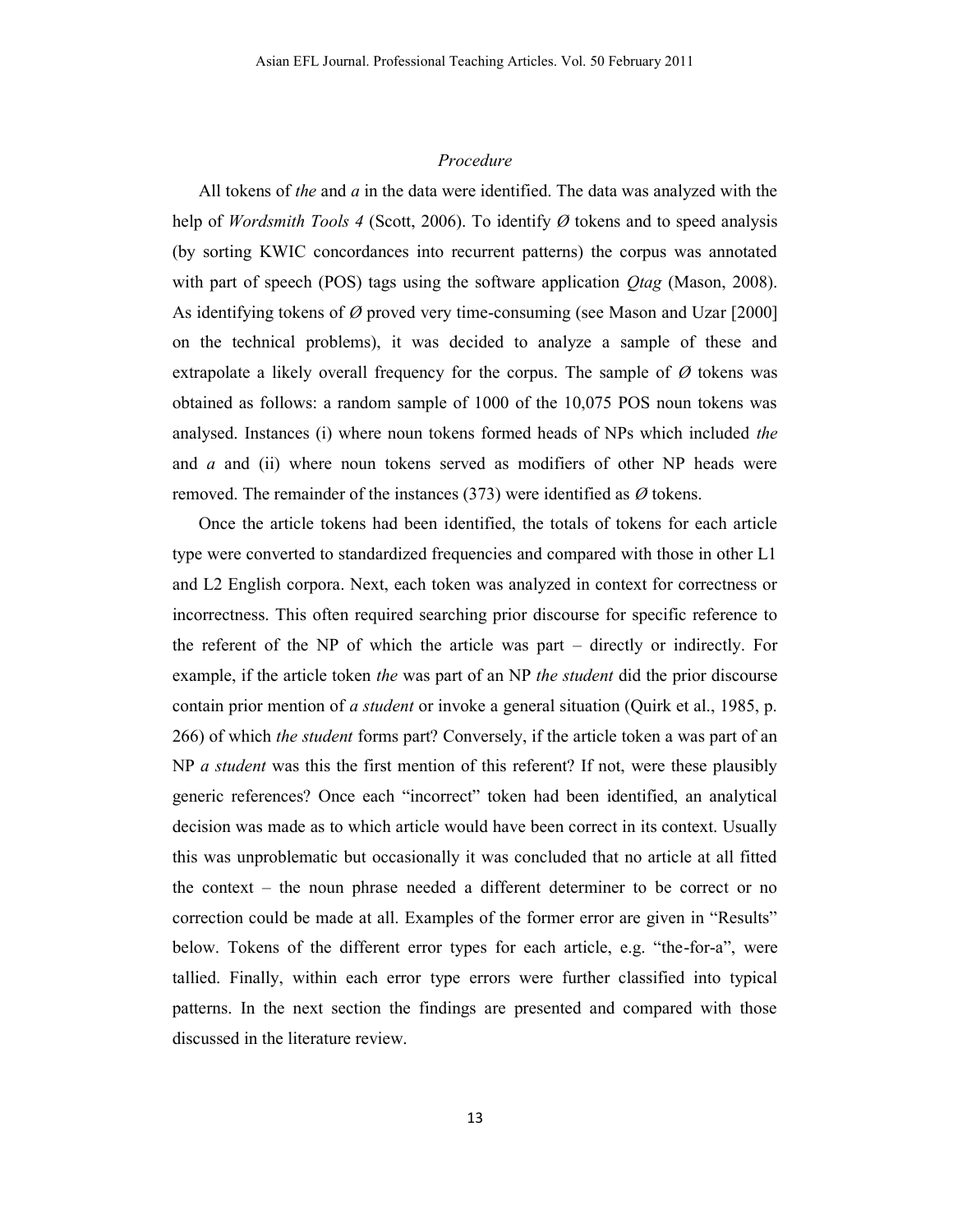### **Results and discussion**

Detailed frequencies of article tokens in the ALE corpus – and, if used in error, their corrections – are given in Table 1. Figures 1 to 5 in Sections 4.1 and 4.2 are intended to represent visually the main tendencies revealed in Table 1.

| form required in context |            |      |                        |               |              |  |
|--------------------------|------------|------|------------------------|---------------|--------------|--|
|                          | <b>The</b> | a/an | $\mathbf{\emptyset}^*$ | total visible | total        |  |
|                          |            |      |                        | articles      | all articles |  |
|                          |            |      |                        |               |              |  |
| Ø                        | 288        | 27   | 3686                   | 315           | 4001         |  |
| $a$ /an                  | 61         | 995  | 50                     | 1056          | 1106         |  |
| The                      | 1872       | 6    | 20                     | 1878          | 1898         |  |
| another determiner       | 43         | 8    | $\boldsymbol{0}$       | 51            | 51           |  |
| <b>Total</b>             | 2264       | 1036 | 3756                   | 3300          | 7056         |  |
|                          |            |      |                        |               |              |  |
| Error                    | 392        | 41   | 70                     | 433           | 503          |  |
| correct use              | 1872       | 995  | 3686                   | 2867          | 6553         |  |

**Table 1: Frequencies of articles supplied in ALE by article type and correction type**

\* projected

# *Article form frequencies*

Comparison of frequency counts of linguistic features in corpora give a useful overall picture of ways in which variation might occur. As Hunston (2002) notes, several studies of learner corpora show that learner writing has features more typical of spoken than of written academic English, such as more first and second person pronouns and more emphatic particles. Figure 1 compares frequency data from the ALE corpus, originally and after correction, with data from four registers in the Longman Grammar Corpus (LGC) as shown in Biber et al. (1999), and the Louvain Corpus of Native English Essays (LOCNESS). Why the LOCNESS corpus should have higher frequencies overall and a greater proportion of *the* than the other NES corpora is not known. The uncorrected ALE corpus appears to be much closer to the LGC academic register than either the spoken register or fiction, both in terms of overall frequency and proportion of definite to indefinite articles, but when corrected it resembles the LOCNESS corpus even less than before and the LGC academic writing register less than those of fiction and news.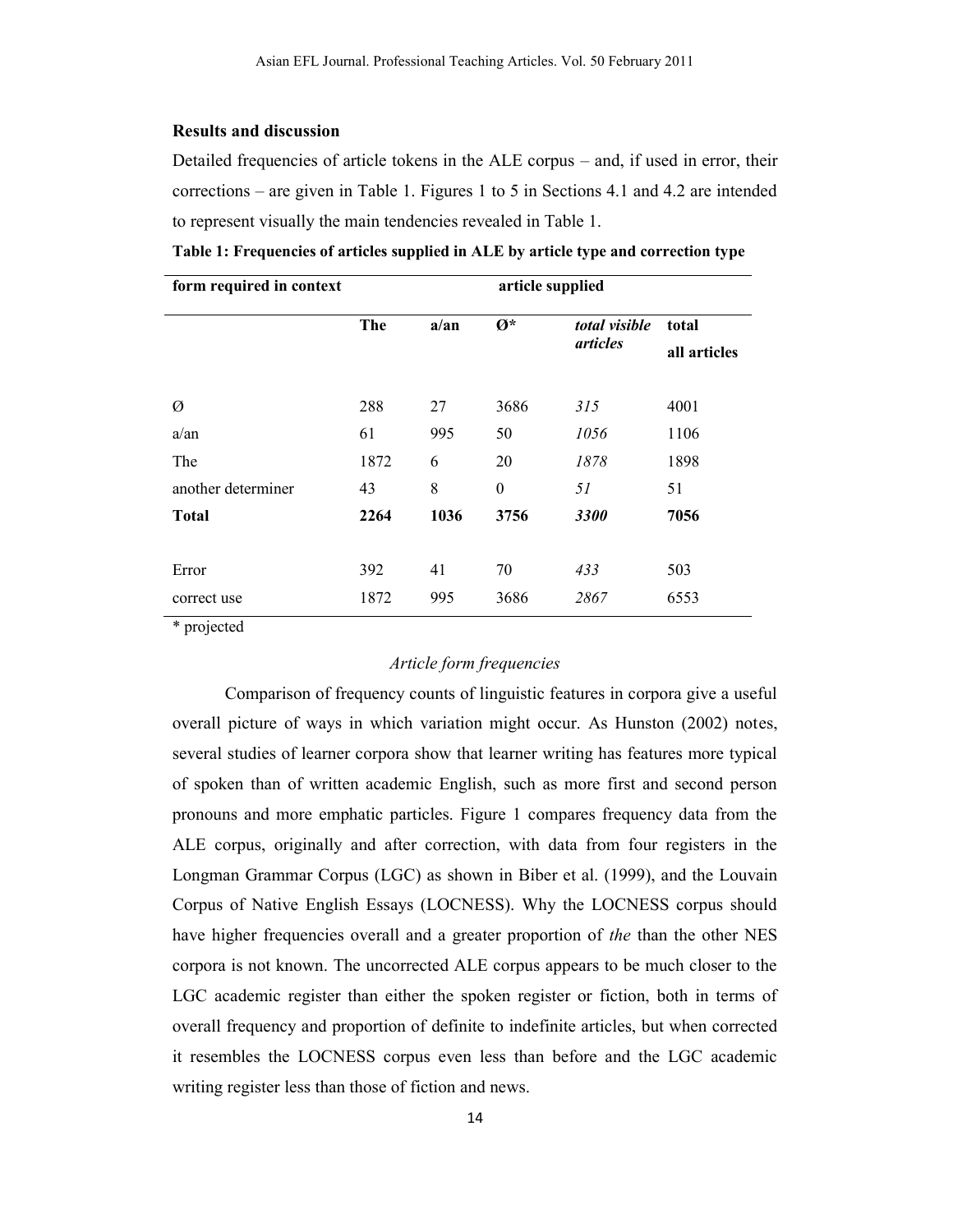

**Figure 1: Frequencies of the visible articles in various NES corpora and ALE** 

Figure 2 compares the same LOCNESS and uncorrected ALE frequency data with data from two other learner English corpora from the ICLE corpus. Ringbom (1998) notes that NES writers use the more than any of the NNES writers in the ICLE corpus and the ALE corpus seems typical in this respect. The frequencies for the French corpus more nearly resemble those of the NES corpus. Interestingly, from a transfer perspective, although Arabic is a [+article] language the ALE corpus frequencies more closely resemble those of the Polish corpus, Polish being a [-article] language.



**Figure 2: Frequencies of the visible articles in LOCNESS and other learner corpora**

Frequencies of  $\emptyset$  in NES language are harder to obtain, presumably because of the difficulty in automatizing identification mentioned earlier, and they are not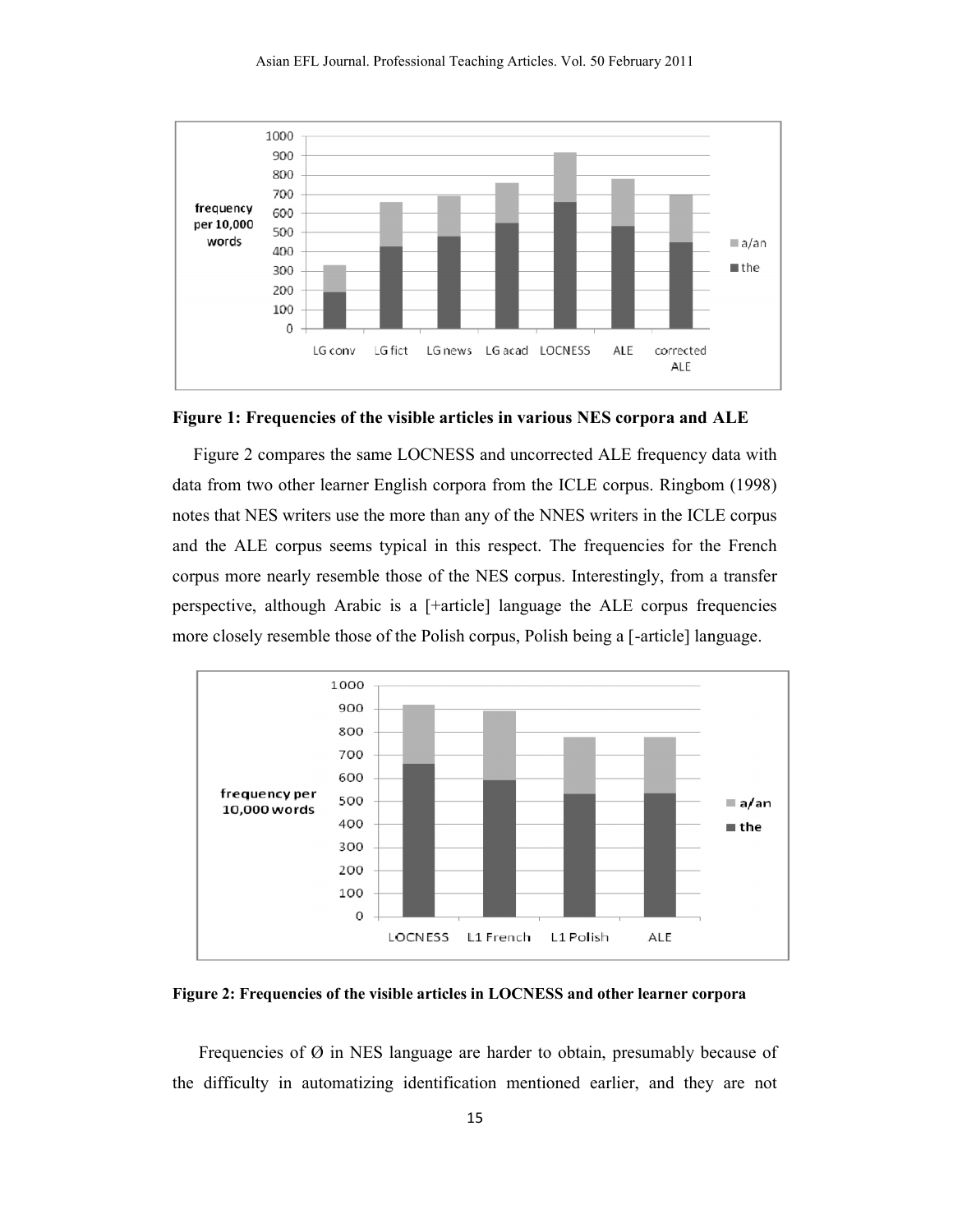supplied either for the Longman corpus in Biber et al. (1999), or so far as I am aware, for the LOCNESS corpus. Master (1997) contains relative frequencies for the, a, and Ø counted in a corpus of 200,000 words from an NES corpus of EST articles. For the ALE corpus, extrapolating from the sample, we can estimate a figure of 888  $\varnothing$  tokens per 10,000 word tokens of running text. Figure 3 compares Master's NES figures with the proportions in ALE, uncorrected and corrected. The uncorrected proportions with the proportions in ALE, uncorrected and corrected. The uncorrected proportions would suggest that the L1 Arabic writers are underusing the and overusing  $\emptyset$ . However, the proportions in the corrected ALE corpus resemble the NES corpus even However, the proportions in the corrected ALE corpus resemble the NES corrected.<br>It may be the case that the variation here is at least partly due to register.





In summary, one might have expected that with corrections, Non-Native English Speaker (NNES) text would have resembled what could be deemed target types of NES text more rather than less. These findings suggest that  $\varnothing$  is over-used types of NES text more rather than less. These findings suggest that  $\emptyset$  is over-used<br>generally by L1 Arabic writers, but that variation between article system use in NES and NNES text is not simply explicable in terms of linguistic proficiency: the reduced ratio of the to a suggests that the ALE corpus is conforming to Hunston's (2002) pattern of learner corpora resemblance to speech rather than writing. Use of articles in general and Ø in particular in NES language requires further research. that the ALE corpus is conforming to Hunston's<br>esemblance to speech rather than writing. Use of art<br>in NES language requires further research.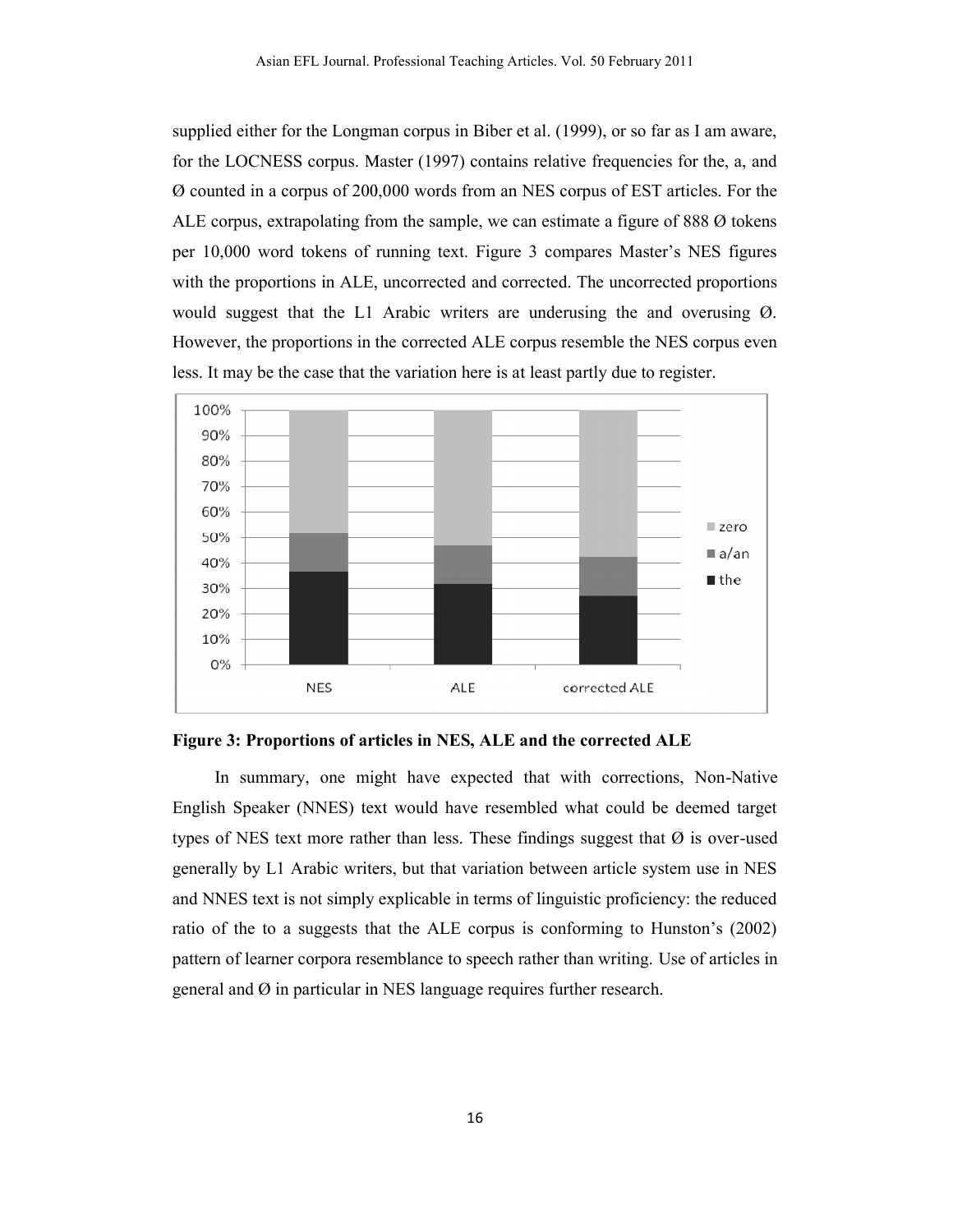### **Proportions of correct and incorrect use**

Turning from the overall frequencies of the articles, the issue of accuracy will now be addressed. Errors in article use can be conceptualized as a mismatch between a form and a context. There are two perspectives for viewing such mismatches – that of the article that has been supplied and that of the article which the context requires (or in some cases, the several article forms which the context permits). Figure 4 shows accuracy from the perspective of the article supplied. As can be seen, the errors are far from evenly spread between *the*, *a* and *Ø*. Do the error rates suggest that these L1 Arabic learners have acquired the English article system? Taking Dulay and Burt's (1974) accuracy rate (after Brown, 1973) of 90% or higher as a sign of acquisition, if we include  $\varnothing$  as part of the system, the answer would be "yes", the accuracy rate is 93%. If we leave out  $\emptyset$  and only consider the visible articles *the* and *a*, however, the accuracy rate drops to 87%. Given that this production is self-edited and largely written without time constraints, the issue seems borderline. Considered and largely written without time constraints, the issue seems borderline. Considered as subsystems, it would seem fair to conclude that  $\varnothing$  (98%) and  $a$  (96%) have been acquired but that *the* (83%) has not. That is to say only 83% of all *the* tokens in the corpus are used correctly. To check that *the* errors were not confined to a few lowproficiency authors the spread of the errors was checked: 90% of authors (86/95) misused *the* at least once, and the median number of mis-use errors per essay/author was three. and a context. There are two perspectives for viewing such mismatches – that urticle that has been supplied and that of the article which the context requires some cases, the several article forms which the context permit but that *the* (83%) has not. That is to say only 83% of all *the* tokens in the<br>re used correctly. To check that *the* errors were not confined to a few low-<br>cy authors the spread of the errors was checked: 90% of authors Asian EFL Journal. Professional Teaching Articles. Vol. 50 Februar<br> *Proportions of correct and incorrect use*<br>
Turning from the overall frequencies of the articles, the issue<br>
now be addressed. Errors in article use can

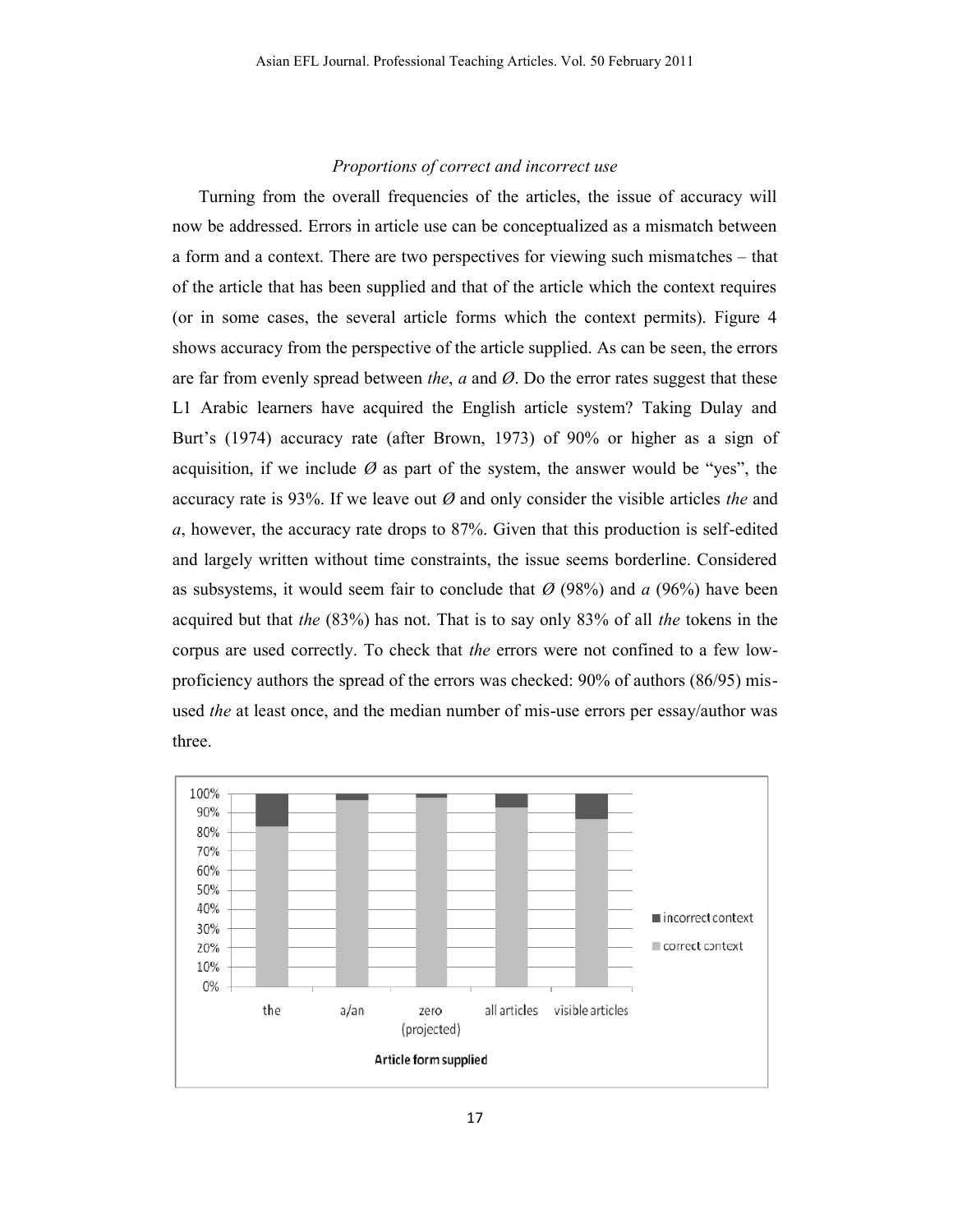#### **Figure 4: Proportions of article forms in ALE used correctly**

An alternative way of considering the data, more comparable with the suppliance in obligatory context (SOC) elicitation tasks used in some research (e.g. Kharma, 1981; Master, 1997), is to analyze errors in terms of the article required in context. A slight disadvantage of this perspective is that it ignores overproduction of articles in toto: in this corpus, there were 51 instances of articles being used where the syntax of the NP required something else, for example a possessive or demonstrative. It is worth noting here that the existence of such instances highlights a limitation of some SOC elicitation techniques, i.e. that they will not show up features of interlanguage lacking a cognate in the target L2.

Figure 5 represents the error data from the perspective of context and suggests that in relative terms the article on which learners have the weakest hold is a (90%), followed by  $\varnothing$  (92%), and then the (99%). That is to say, in only 90% of the contexts in which a was required was it supplied. In terms of the 90% accuracy rate, learners can be said to have acquired a. Checking to see the spread of error in the corpus can only done for "the-for-a" errors as the "Ø-for-a" figures are projected. The "the-for-a" figures show that this error appears in the texts of only 38% (36/95) authors. The more detailed analysis of this error-type below reveals that the error involves one particular use of a, for generic reference. Without a search of and frequency count of correct instances of this particular use, it is impossible to judge whether the relatively low spread of this error is due to either (i) mastery of this particular use by the majority of authors or (ii) a low number of attempts at this use.

To summarize, the answer to RQ1 is complex, then, but appears to be that errors with these are common enough to cast doubt on these learners' mastery of the form.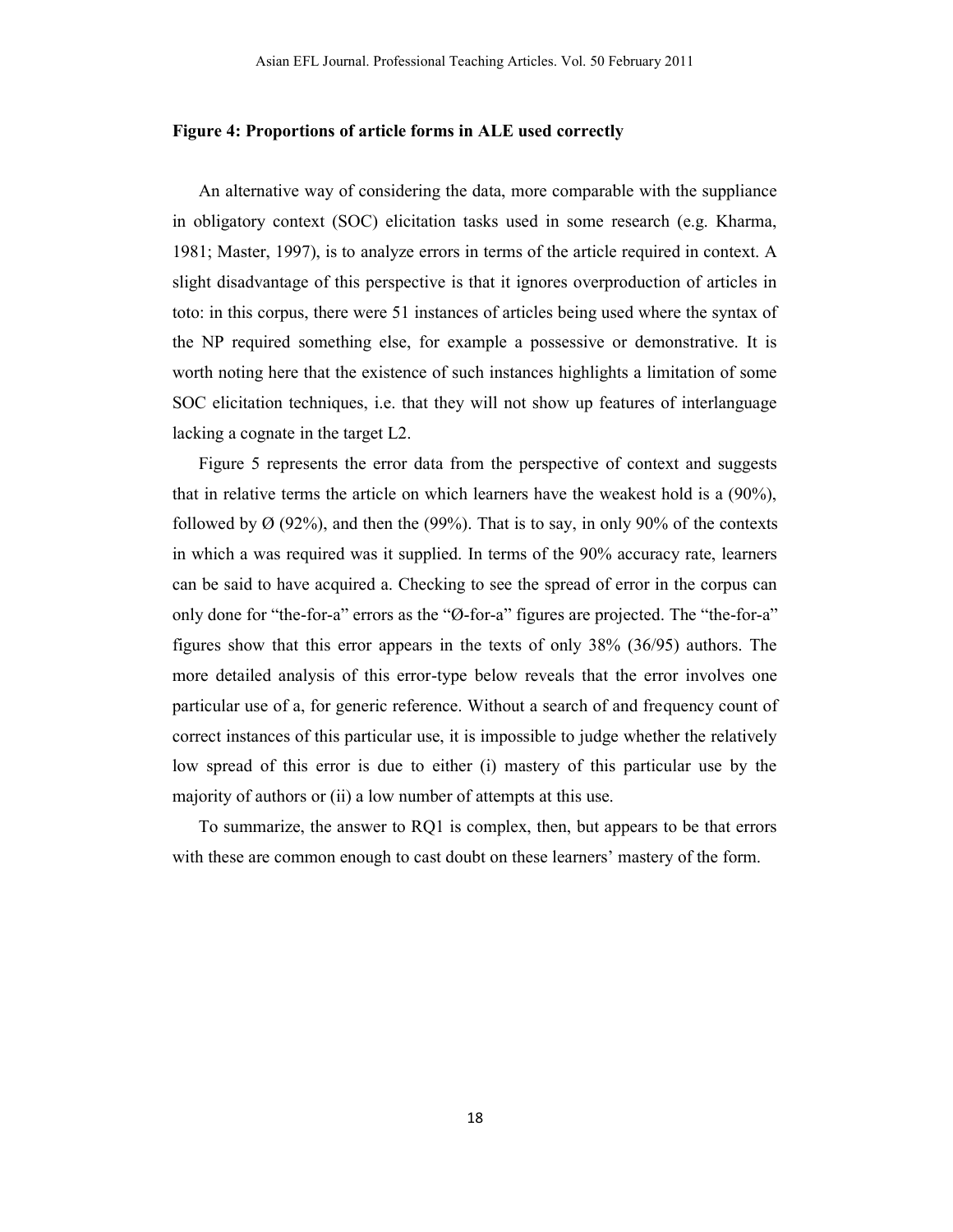

Figure 5: Proportions of article contexts in ALE for which the correct article<br>form was supplied **form was supplied**

### **Patterns of incorrect use**

In this section the main patterns of error are reviewed in some detail and the plausibility of L1 transfer being the cause is discussed. Table 2 answers RQ2, listing errors from the perspective of the item supplied, ordering errors from most to least common.

| <b>Type of error</b>     | N   | $\frac{6}{9}$               |
|--------------------------|-----|-----------------------------|
| the-for- $\varnothing$   | 288 | 57                          |
| the-for-a                | 61  | 12                          |
| $\varnothing$ -for-a*    | 50  | 10                          |
| the-for-other determiner | 43  | 9                           |
| a-for- $\alpha$          | 27  | 5                           |
| $\varnothing$ -for-the*  | 20  | 4                           |
| a-for-other determiner   | 8   | $\mathcal{D}_{\mathcal{L}}$ |
| a-for-the                | 6   | 1                           |
| Total                    | 503 | 100                         |

\* projected

*"the-for-Ø" errors*.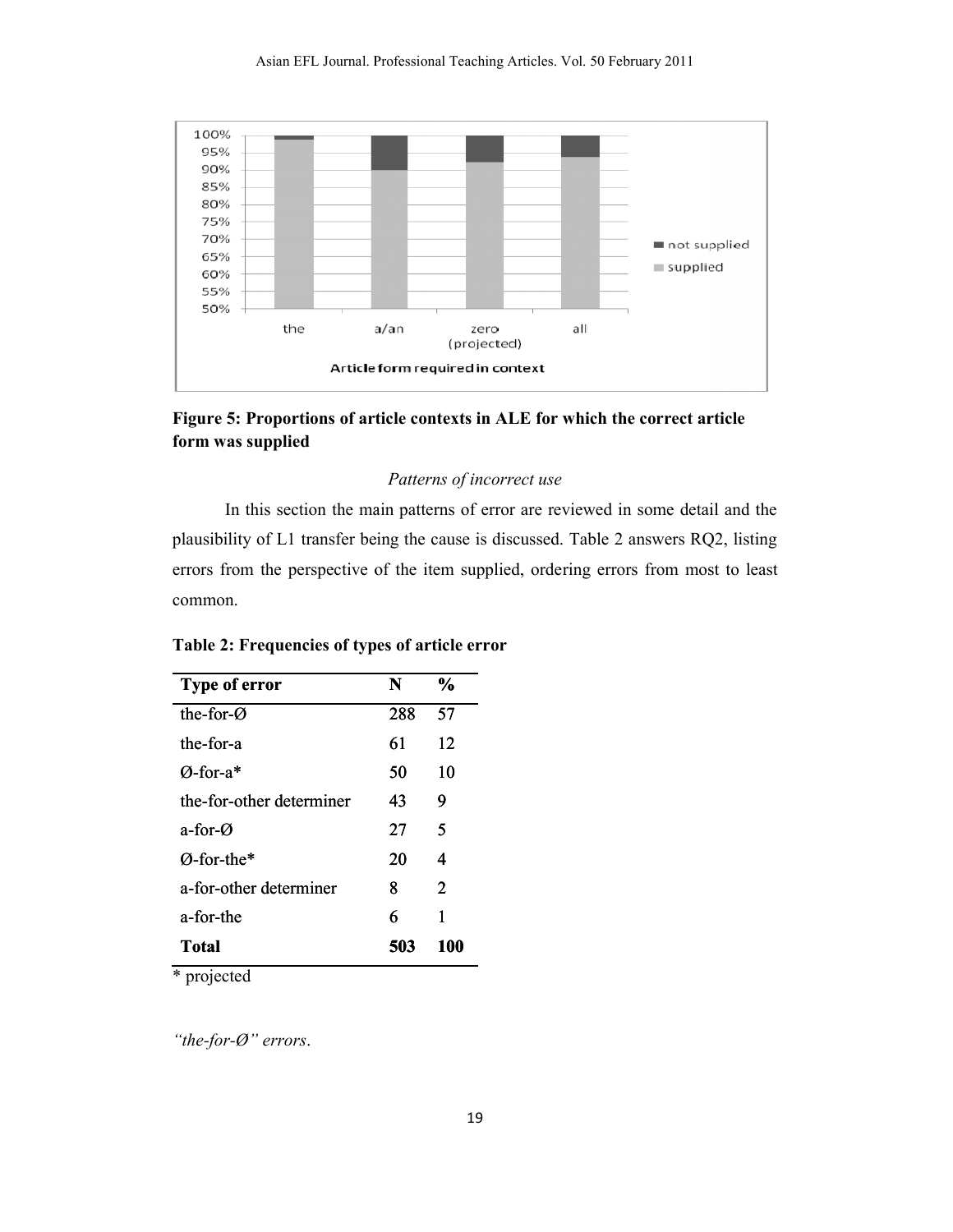As we have seen *the* is the most frequently mis-used article and its most frequent mis-use is in  $\emptyset$  contexts. These contexts can be further subdivided into the error types shown in Table 3.

| <b>Type of construction</b>  | N   | $\frac{0}{0}$ |
|------------------------------|-----|---------------|
| generic non count nouns      | 128 | 44            |
| generic plural count nouns   | 109 | 38            |
| generic singular count nouns | 34  | 12            |
| Idioms                       | 17  | 6             |
| Total                        | 288 | 100           |

**Table 3: Frequencies of subtypes of 'the-for-Ø' errors**

The following generic non-count nouns, usually abstract, all occurred more than once: business, company profit, culture, growth, human nature, imagination, lack, money, nature, environmentalism, ozone depletion, poverty, society, real life, television, war, water, work. It should be noted that all of these could appear nongenerically with the in a range of contexts, such as previous mention, or invocation of a schematic situation referred to or implicit in the discourse context. However, each analysis of incorrectness was made on the basis of careful inspection of the previous discourse. The society  $(21)$ , the money  $(15)$ , and the real life  $(9)$  were the top three. Here are some characteristic examples:

- [1] …These things destroy *the society*. 4
- [2] Some of us consider *the money* as the force which controls our lives, while others…
- [3] King Fahd University graduates are knowledgeable and ready to join *the real life* from the first day in their business.

The occurrence of the money is perhaps some small evidence in favour of Ellis's (2006b) "blocking of perception" account of L1 influence, as Ø money actually featured in the prompt used to elicit many of the texts in which it appears (*"Money is the root of all evil". Discuss.*) The real life is an interesting case where the prompt contained the semantically related expression *the real world: "Most university degrees…do not prepare students for the real world." Discuss.*

Examples of idioms involving generic non-count nouns are the following: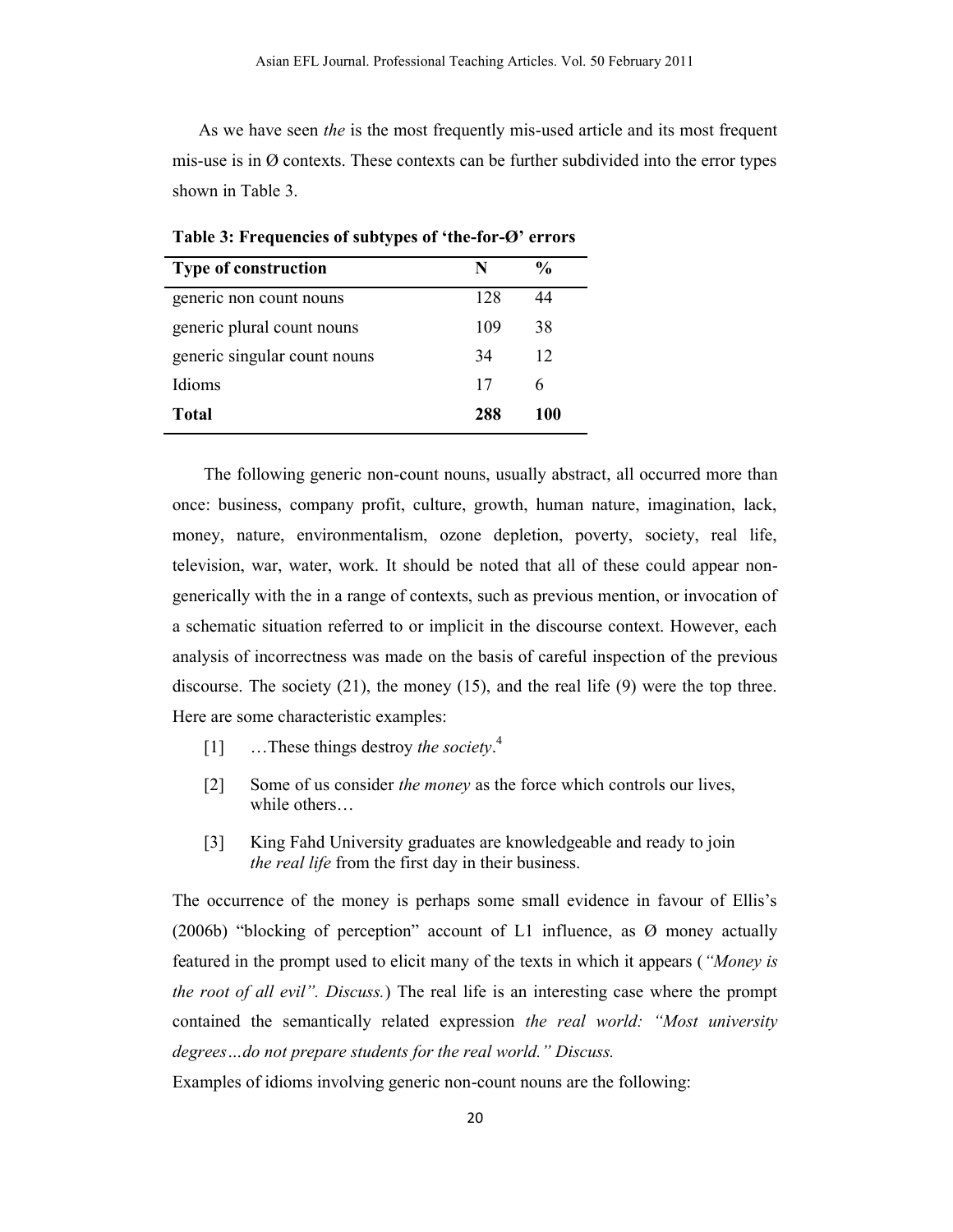- [4] At the moment a problem arises, the first thing that *comes to the mind* is how to deal with it.
- [5] …students can memorize some materials and *put it on the paper* the next day.

The next largest error category was generic plurals:

- [6] Others say that *the degrees* are mainly theoretical…
- [7] This invention allowed people to value *the goods and services*.
- [8] …they are usually good with thinking about the whole including *the individuals*.

Related to this is the next error category – singular nouns which are intended generically but do not satisfy the normal conditions for using *the*, for example:

- [9] *The human* lives in the earth and his existence depend on nature's …[*Humans live on earth*]
- [10] …in some way it seems as though *the society* is "baby-sitting" criminals [ *Ø society*]
- [11] The root of all evil is *the man's* desire for status and greed… *[ man's* or *mens' desire*]

Examples of errors which show learners to be unaware of idiomatic NES non-use often involve nouns representing institutions – *jail, prison, university, hospital,* for example:

[12] *In the university*, students do not gain the experience...

### *"the-for-a" errors*.

The vast majority of these errors (55 out of 61) were where the writer intended a generic expression. Another way of correcting these would be to pluralize them and use Ø, but because this involved two corrections rather than one they were analysed as singular:

- [13] I believe that the personality of *the person* is what stands out rather than just …[*a person, people*]
- [14] The only thing a university degree does is provide *the student* with the basics required for him to understand … [*a student, students*]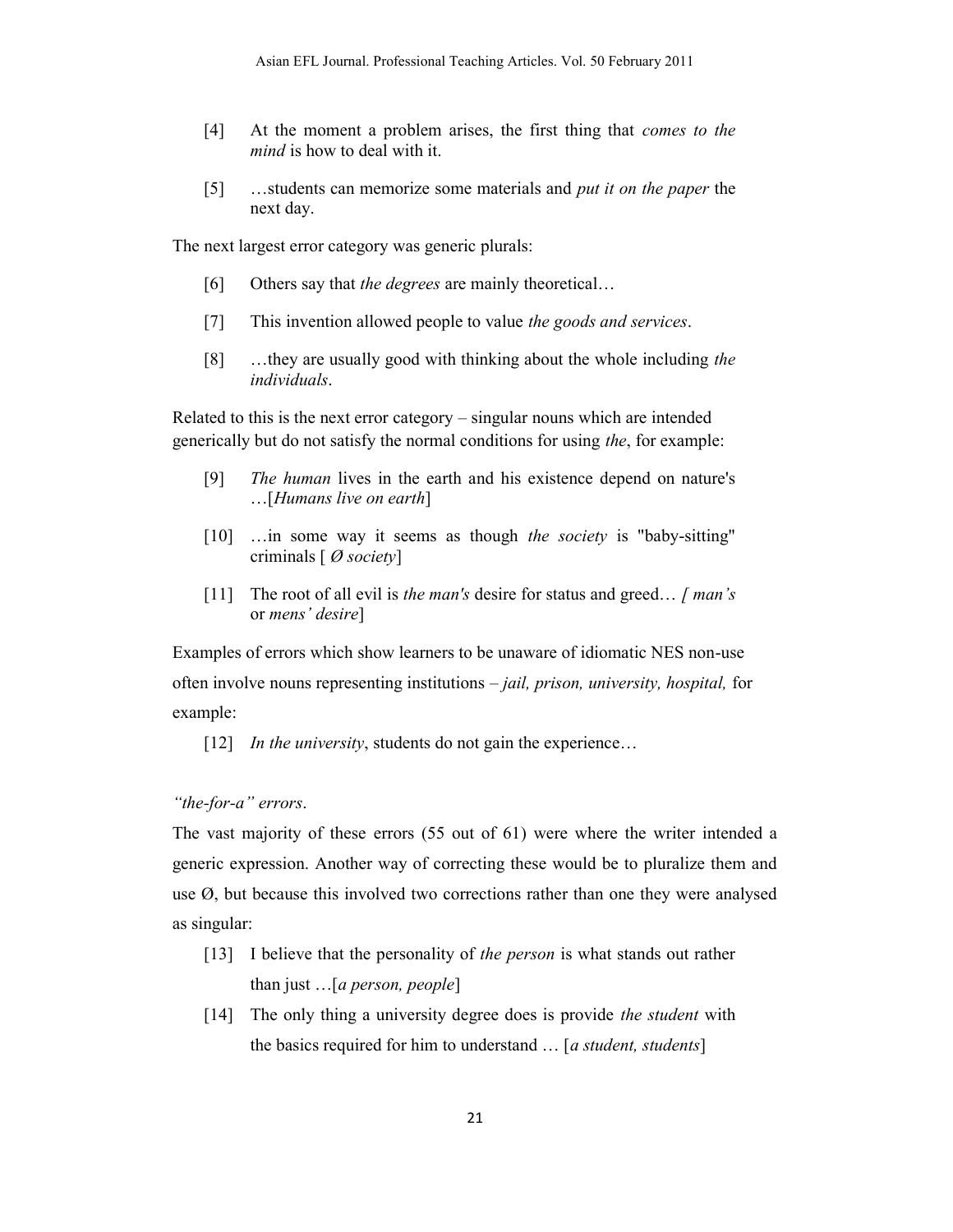[15] For example, *the water bottle* needs years to decompose. [*a water bottle, water bottles*]

*"Ø-for-a" errors*.

There is only a small sample of these. All involve a generic, classificatory meaning, for example:

- [16] Money is  $[Ø]$  way to ease a person's life.
- [17] For example, you are  $[Ø]$  person that do not have enough money...
- [18] In conclusion,  $[Ø]$  theoretical education is very poor...

The head nouns in both the first two examples are countable and would require an article in any context, generic or non-generic, but the last is more complex in that *education* can be a non-count noun and only requires *a* here to carry the generic meaning required in this context – a discussion about types of education.

# *"Ø-for-the" errors*.

The sample of these errors is even smaller. One involves an idiom:

[19] While in [*Ø*] contrary, the sentimental environmentalism are spending …

*"a-for-Ø" errors*.

The sub-types of error in this category are shown in Table 4.

**Table 4: Frequencies of subtypes of 'a-for-Ø' errors**

| <b>Type of construction</b> | N                           | $\frac{0}{\alpha}$ |
|-----------------------------|-----------------------------|--------------------|
| generic non-count nouns     | 16                          | -59                |
| plural count nouns          | 6                           | 22                 |
| Idiom                       | 3                           | -11                |
| Other                       | $\mathcal{D}_{\mathcal{L}}$ | 7                  |
| <b>Total</b>                | 27                          | -100               |

The majority of errors involved generic non-count nouns, for example:

- [20] Since money is the most accurate measurement of *a status* for individuals and citizens in a country.
- [21] Every one in that family lives in *a harmony*…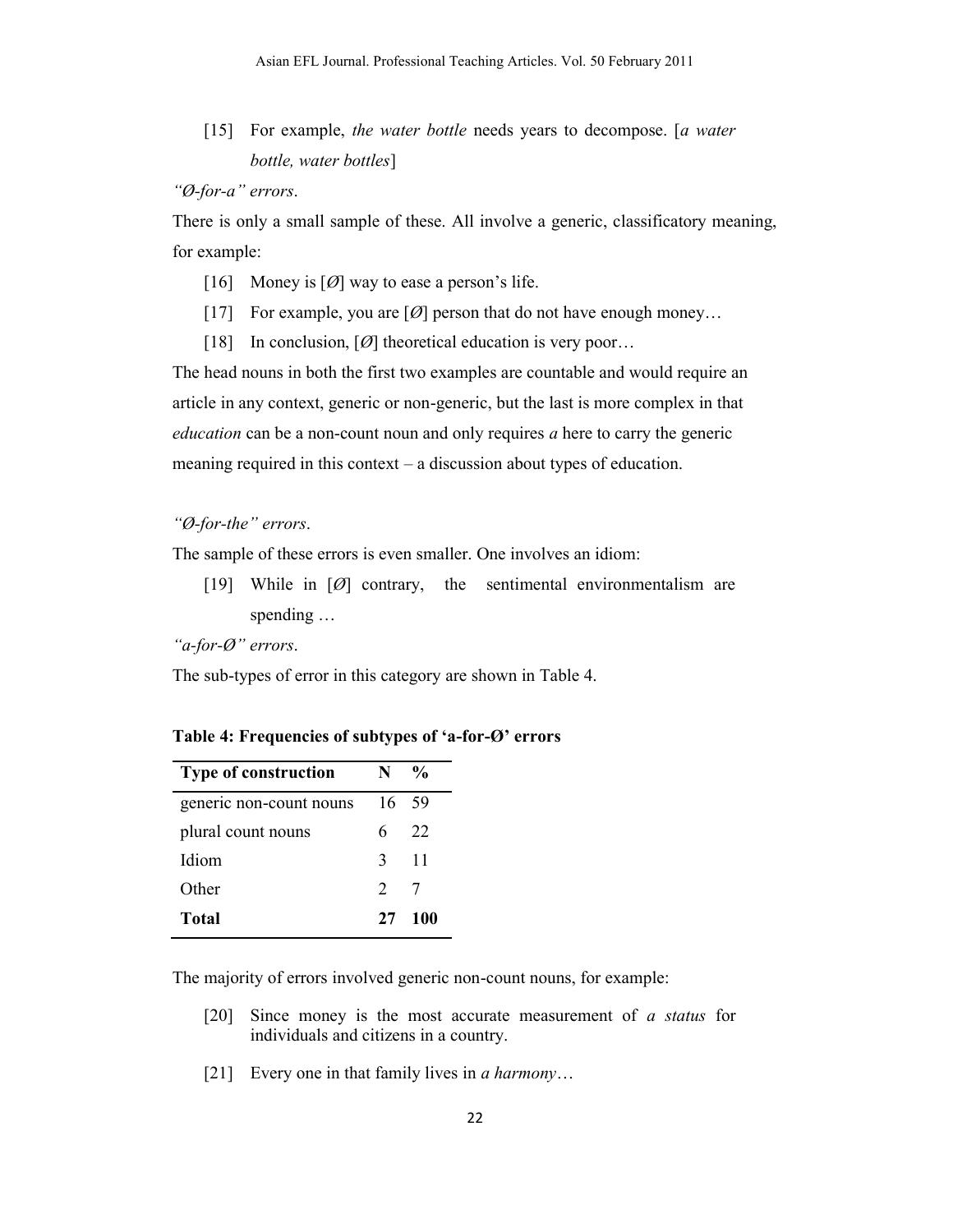The next largest category involved plural countable nouns, for example:

[22] People have different point of views regarding if *a university degrees* make individuals more capable or are they just worthless certificates.

This surprising error type is listed by Smith (2001) as to be expected and Bataineh's (2005) data contained 14 such errors. Such errors are presumably the trace of an earlier stage of learning.

*4.3.6 Other determiner required*. Of constructions which require a determiner other than an article, the largest type  $(22/51)$  are those requiring a possessive, for example:

- [23] … and as he's the son of *the father* at that time, crime is therefore an act of instinct [*his father*]
- [24] These groups, jump from the A and B, and started their life from C, and jumping will break *the leg* even after a long time…[*their legs*]
- [25] So they use money to remove what ever that can face *the dream* by using money. [*their dream*]

There are 6 cases of *most of the* where *most* alone is required, e.g.

[26] This is why *most of the people* fight to increase their fortune.

These can be considered as modified generics, [26] being for example a hedged form of *This is why people fight to increase to their fortune*.

# *Transfer*

Having surveyed the commonest types of errors in some detail, what can we conclude about RQ3, the role of L1 transfer? The English article system is famously complex. Analytical taxonomies of article use in the literature typically list around twenty contexts for the articles *a*, *the* and *zero*, of which only three are generic (Berry 1993; Thomas 1989). Liu and Gleason argue that 'the non-generic use of *the* is much more complex and hence more problematic for ESL students than the generic use' (2002, p. 6). First, let us note the surprising fact that none of the errors involved countable specific referents: most involved either uncountable or countable generic referents. This suggests, as predicted by Smith (2001), positive transfer of use of the definite article for specific reference.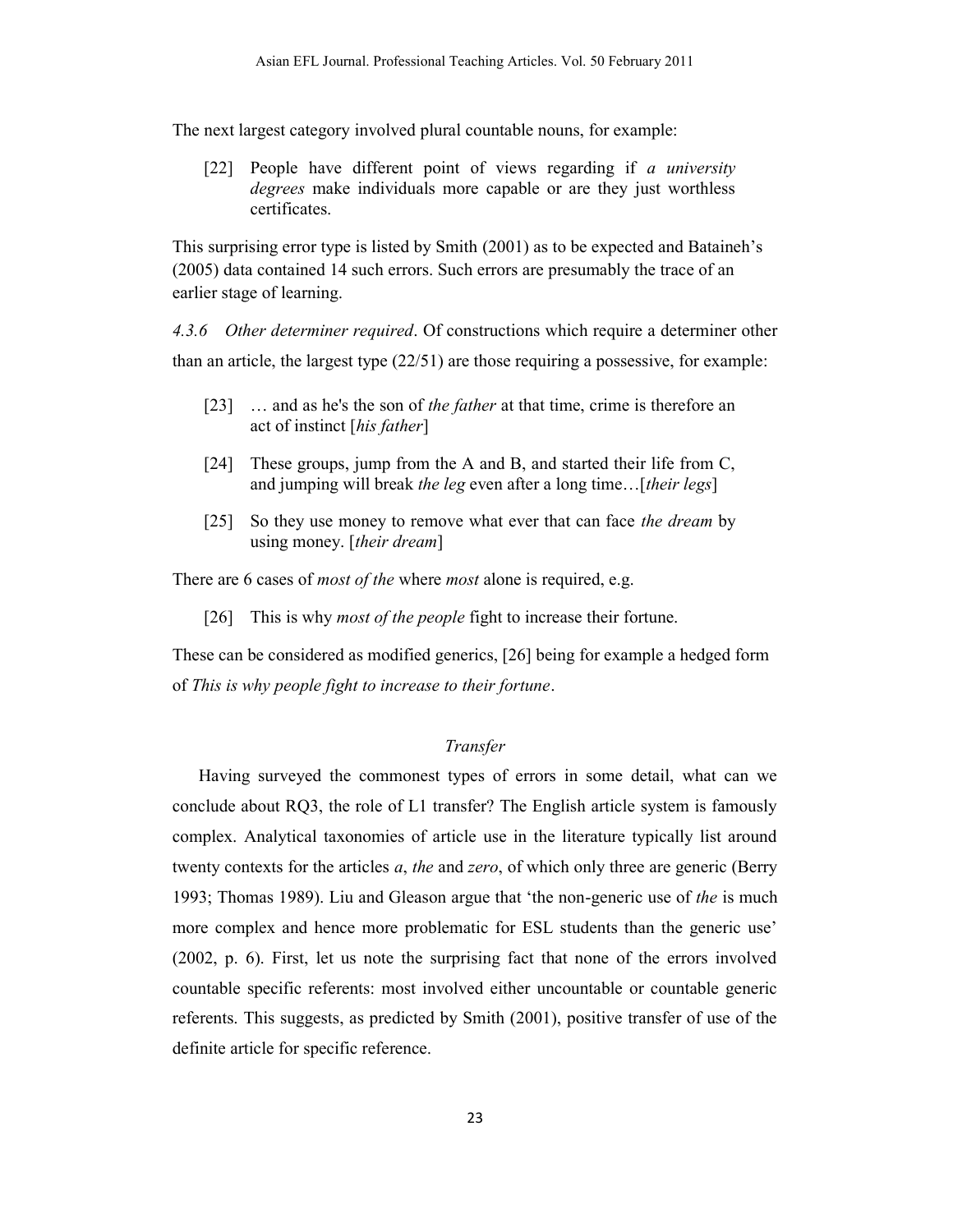It is, secondly, striking that the largest single category of errors is incorrectly formed generic expressions: looking at the "visible" articles alone (as the small sample size for *Ø* errors makes the figures unreliable) the proportion of errors which involve an apparent intended generic meaning is 79% (342/433, see Table 5 for a detailed breakdown). Of these errors only 16 did not involve the incorrect use of *the.* In other words, 75% of all the errors in use of *a* and *the* consisted of learners using *the* where it was not required in order to form a generic expression.

| <b>Supplied</b> | required | NP head                      | N   |
|-----------------|----------|------------------------------|-----|
| The             | Ø        | generic non count noun       | 128 |
| The             | Ø        | generic plural count noun    | 109 |
| The             | Ø        | generic singular count noun* | 34  |
| The             | A        | generic singular count noun  | 55  |
| A               | Ø        | generic non count noun       | 16  |
| <b>Total</b>    |          |                              | 342 |

**Table 5: Frequencies of errors with 'visible' articles in generic reference by NP head type**

\* pluralization also required

Are these errors likely to be due to L1 transfer? As we noted earlier Kharma and Hajjaj (1997) predicted errors with generic noun phrases and with abstract and mass nouns – it happens that in these essays abstract and mass nouns invariably appeared as generics, so these error types are often conflated.

In Arabic, in which there is no indefinite article, indefiniteness is marked by the absence of the definite article (Schulz,  $2004$ ).<sup>5</sup> The only forms in Arabic permissible for generic NPs, singular, plural, or non-count, require the definite article (Farghal & al-Zou'bi, 2004). In addition to the fact that there is a number distinction in the English indefinite article and therefore two forms  $(a \text{ and } \emptyset)$ , there are two factors likely to make acquisition of English articles in generic expressions difficult for L1 Arabic speakers. Firstly, recalling Lyon's (1999) categorization of generics as being identifiable, the Arabic article system does not deviate from the prototypical meaning-to-form mapping of identifiability-definiteness as the English system does. Secondly, the English system does not deviate consistently, but sometimes admits generics as definite. Table 6 compares some feature of the two systems.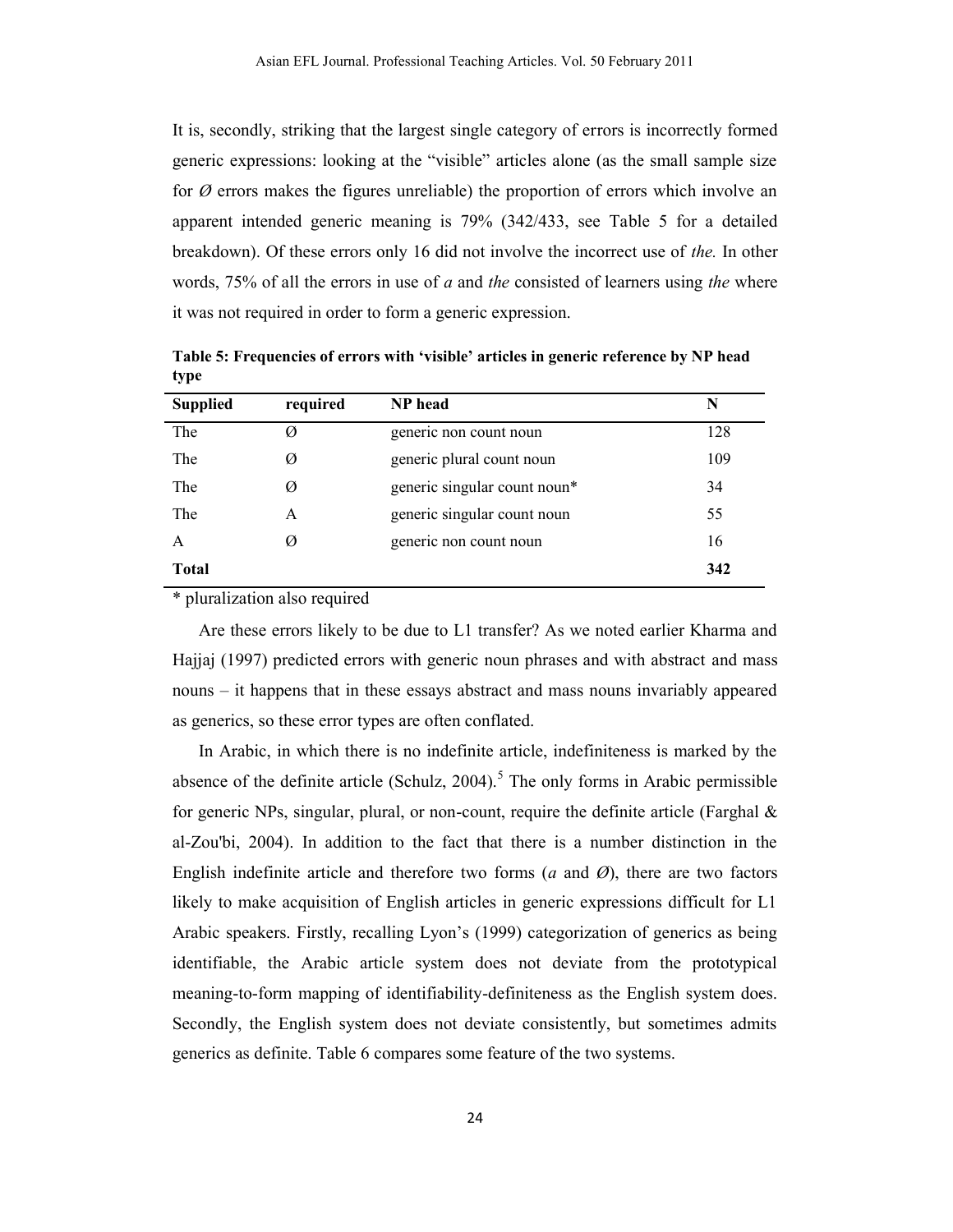| head of generic NP  | pattern                 | definiteness<br>marking in article | <b>English</b> | Arabic |
|---------------------|-------------------------|------------------------------------|----------------|--------|
| plural count noun   |                         | indef.                             |                | ×      |
|                     | $\overline{\mathbf{u}}$ | def.                               | $\checkmark$ * | ✓      |
| singular count noun | $\cdots$<br>111         | indef.                             |                | ×      |
|                     | 1V                      | def.                               | $\checkmark$ * |        |
| non count noun      | V                       | indef.                             |                | ×      |
|                     | V1                      | def.                               | ×              |        |

**Table 6: Comparison of definiteness marking according to number and countability in English and Arabic**

*\*=* sometimes

There are in theory 6 patterns possible. Berry (1993), based on data from the COBUILD corpus, states that the commonest generic reference patterns in English are (i) and (v). If the less common (ii) and (iv) patterns never appeared in English there would be complete formal definite/indefinite asymmetry and it might arguably be cognitively easier for Arabic speakers to notice the differences between English and Arabic. However, there are special cases in which the Arabic patterns are permissible in English (Berry, 1993):

(ii) singular count noun + definite article

regular participants and roles in a situation – *the teacher* in education animal species –*the red squirrel* body parts as referred to by doctors *– the head* inventions –*the computer*

rooms – the kitchen.

(iv) plural count noun + definite article

nationality words – *the Americans* nominalized adjectives – *the poor.*

One could predict that even without "blocking" effects from L1 acquisition (Ellis, 2006b) acquiring the semantic cues for these special cases will require a lot of exposure.

Table 7 breaks down the errors with generic expressions into the six patterns. It shows that the vast majority of the errors follow patterns which would be correct in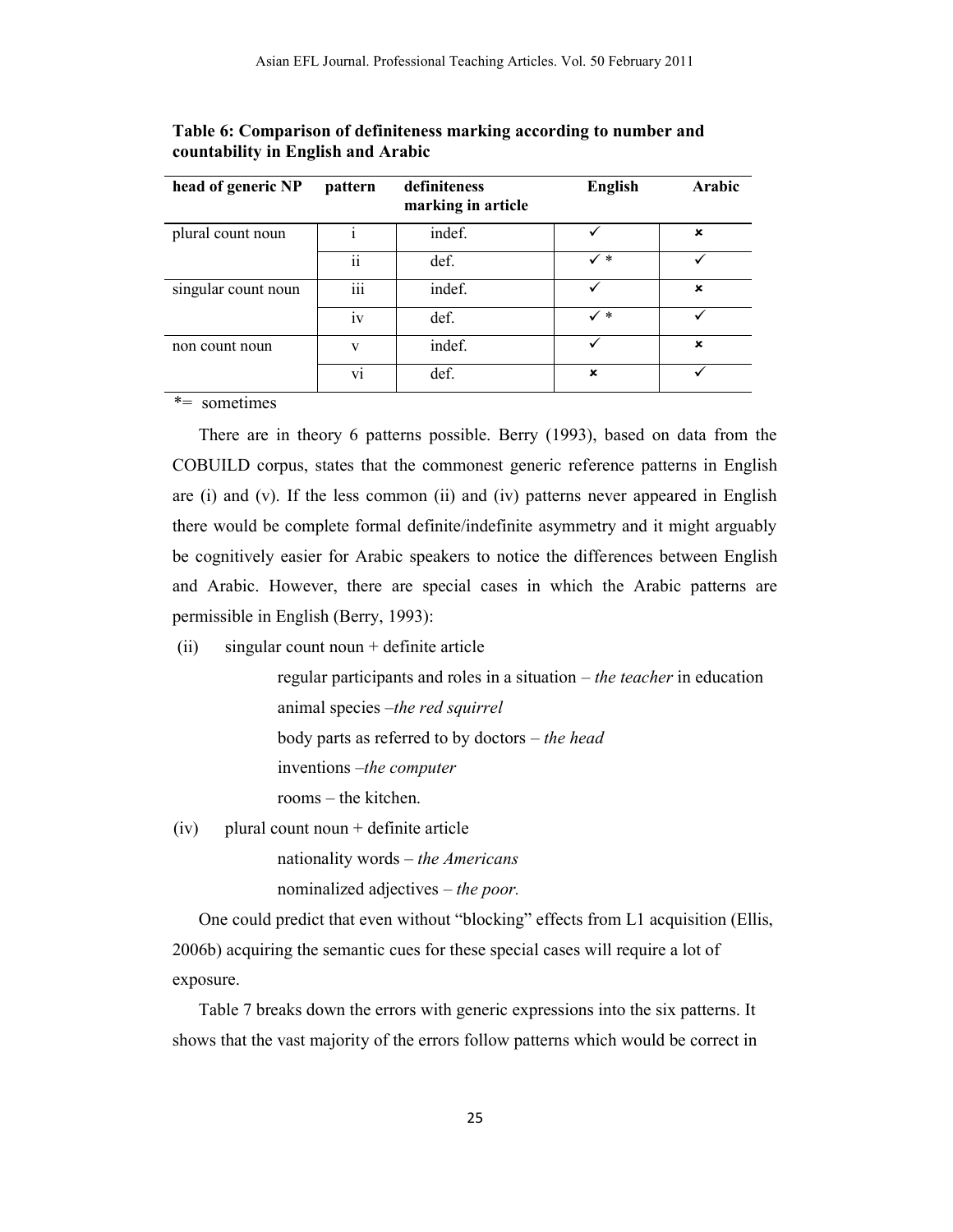Arabic (ii, iv and vi). The small remainder come from making a wrong choice about the form of the indefinite article (v).

| Pattern         |                             | nature of<br>error | Correction                                |      | N   |
|-----------------|-----------------------------|--------------------|-------------------------------------------|------|-----|
| vi              | the $+$ non count noun      | def. for indef.    | the to $\varnothing$                      |      | 128 |
| $\ddot{\rm ii}$ | the $+$ plural count noun   | def. for indef.    | the to $\varnothing$                      |      | 109 |
| iv              | the $+$ singular count noun | def. for indef.    | the to a                                  | (55) |     |
|                 |                             |                    | the to $\varnothing$ + pluralization (34) |      | 89  |
| v               | $a + non$ count noun        | wrong indef.       | Ø to a                                    |      | 16  |
| <b>Total</b>    |                             |                    |                                           |      | 342 |

**Table 7: Errors with generic reference by type, ranked from most to least frequent**

Until L1 Arabic learners notice the differences between the systems in English and Arabic, a strategy for count nouns of sticking to L1 patterns (ii and iv), i.e. routinely using the definite article in generic expressions, will produce correct English some of the time. In other cases, interlocutors (including English teachers) may not recognize the error as a formal one, and may incorrectly assume that the speaker has made a pragmatic error, i.e. is using the definite article infelicitously to make a specific reference - for example to a referent she imagines to be familiar to the hearer - rather than a generic reference. Such misinterpretations may in turn reduce the chance of the learner's attention being drawn to the error.

In terms of causality, generic article errors are arguably both interlingual and intralingual: for example, the learner who writes "*the degrees* are mainly theoretical" has both transferred an L1 form and possibly overgeneralized that this is a permissible form in L2 from the evidence of L1 input, both generic, such as "*the Americans*" above, and non-generic, such as "*the best degrees*". However, in terms of the original interlingual-intralingual distinction these errors are not obviously intralingual because they do not take the form of constructions which would be impossible in L1.

Let us summarize by reviewing the evidence needed to answer RQ3, which concerns the extent to which article system errors in this corpus appear likely to have been caused by transfer. The situation revealed by the data is that learners appear to have mastered all the articles and usually supply *a* and *the* in the contexts in which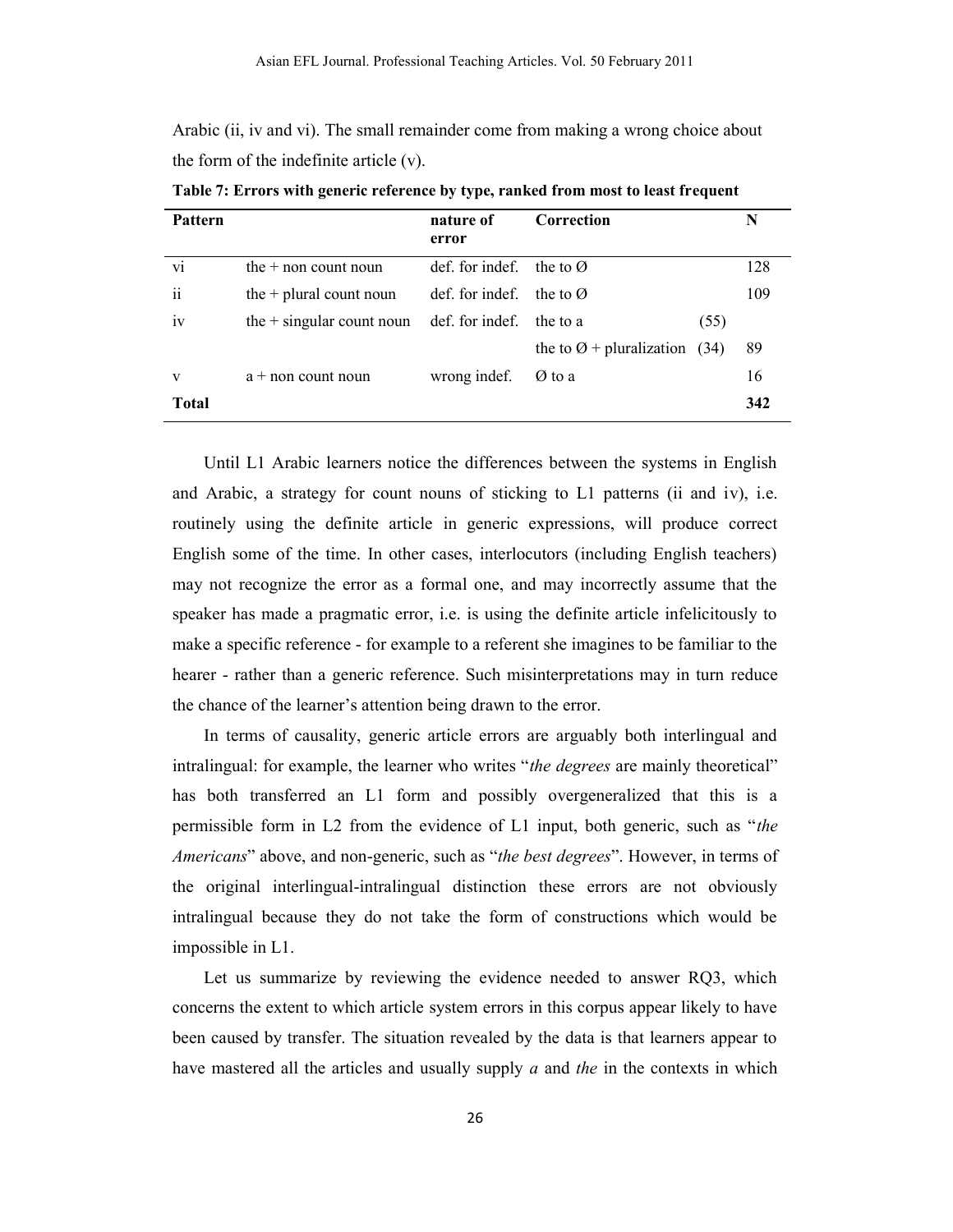they are required. Unfortunately, however, they also tend to use *the* in contexts where it is not required. This over-use of *the* is not scattered equally throughout all possible article contexts, however, but is, in the main, as we have seen, confined to a small minority of contexts, in particular those involving a generic meaning. Although, generic expressions are much less frequent than specific expressions overall, three quarters of all errors made with *the* and *a* occur in what are intended as generic expressions. Examination of the L1 shows that there are only three permissible forms of generic expression, each of which requires use of the L1 cognate of *the*. In short, it would seem reasonable to conclude there is a strong likelihood that transfer from L1 is a major factor in causing most of the article errors found in the corpus. In terms of form-function mapping one would say that Arabic learners have learnt from L1 to map the function 'marker of generic expression' onto the form 'definite article'.

#### **Conclusion**

There is not space here to explore the role of transfer in some of the much lower frequency types of error not related to generic reference noted in the corpus. However, in terms of the second research question about the commonest errors, those with generic reference are clearly predominant. The argumentative genre of the texts which comprise the data for this research probably contain a particularly high rate of generic reference; a corpus of narrative texts would presumably have a higher level of specific reference, anaphoric reference in particular, and could thus well have had lower overall error rates in article use. However, texts like those in ALE and LOCNESS are not untypical of assignments in academic writing classes, and it can be expected that much disciplinary academic writing will require students to make general statements about classes of things and thus use generic expressions.

Because the analysis in this research has been confined to errors, we do not know how far the incorrect article use described here exists among individual authors in free variation with correct article use (as found in Jarvis, 2002; Robertson, 2000). My assumption is that even if there were also a high level of correct article use for generic reference, the errors discussed here are evidence of unsystematic variation, and therefore evidence that acquisition has not taken place. Overall then, to answer the research questions on the evidence so far discussed, it seems fair to conclude (RQ1)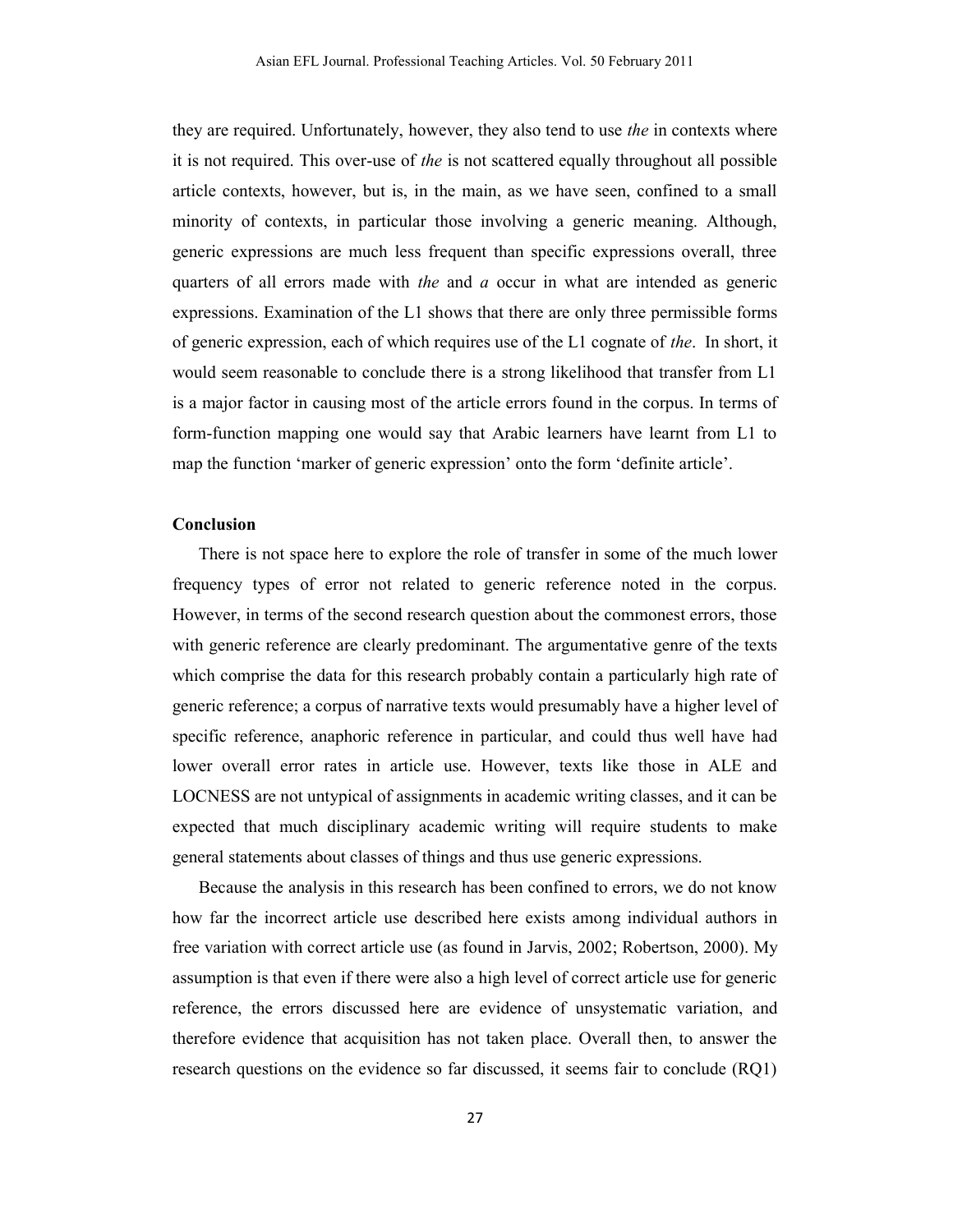that despite an impressive accuracy rate in article use for specific reference a majority of the L1 Arabic advanced learners of English represented in the corpus have not fully mastered the English article system, (RQ2) that most of the errors they make with the visible articles are in the expression of generic reference, most of these errors involving over-use of *the*, and (RQ3) that transfer is a likely factor in such errors. These findings suggest that, despite the considerably increased exposure to English brought about by social, economic, and technological changes in the last quarter century in the Arabian Gulf region, the situation has changed little from when Kharma (1981) tested article acquisition among tertiary level L1 Arabic learners of English.

The broader implications of these findings seem to be as follows. Learners from languages without article systems apparently have more problems (a) overall and (b) earlier in acquiring the English article system (Master, 1997); however, learners from languages with article systems, such as Arabic, may also face significant problems and these problems may survive until relatively advanced stages of learning. Furthermore, the problems faced may be related to specific L1 system features, and not, as some earlier SLA theory suggested, features of a common developmental interlanguage system. In general, in confirming the persistence of such errors, in the face of high frequency exposure to L2 input, the findings also tend to support Ellis's (2006b) argument for maximal transfer and interference from L1 in L2 learning.

Overall, research into learner problems with English articles in general and with generic reference in particular would benefit from more corpus-based research into frequencies of the major reference patterns in native-speaker English, similar to that shown in Biber et al. (1999), but extending to indefinite NPs, including the numerically dominant  $\varnothing$  NPs.<sup>6</sup> The findings of the current study suggest that research into generic reference in the English of learners from L1s with and without articles would be worthwhile, possibly revealing negative transfer effects worthy of pedagogic intervention. In particular, across learners from [+article] L1s it would be interesting to compare similar data from two further subcategories, ELS learners with L1s in which, as in Arabic, generics are marked by definiteness, and those with L1s in which, as in English, generics are marked by indefiniteness, subcategories, which we might designate as [+generic definiteness] or [-generic definiteness]. The research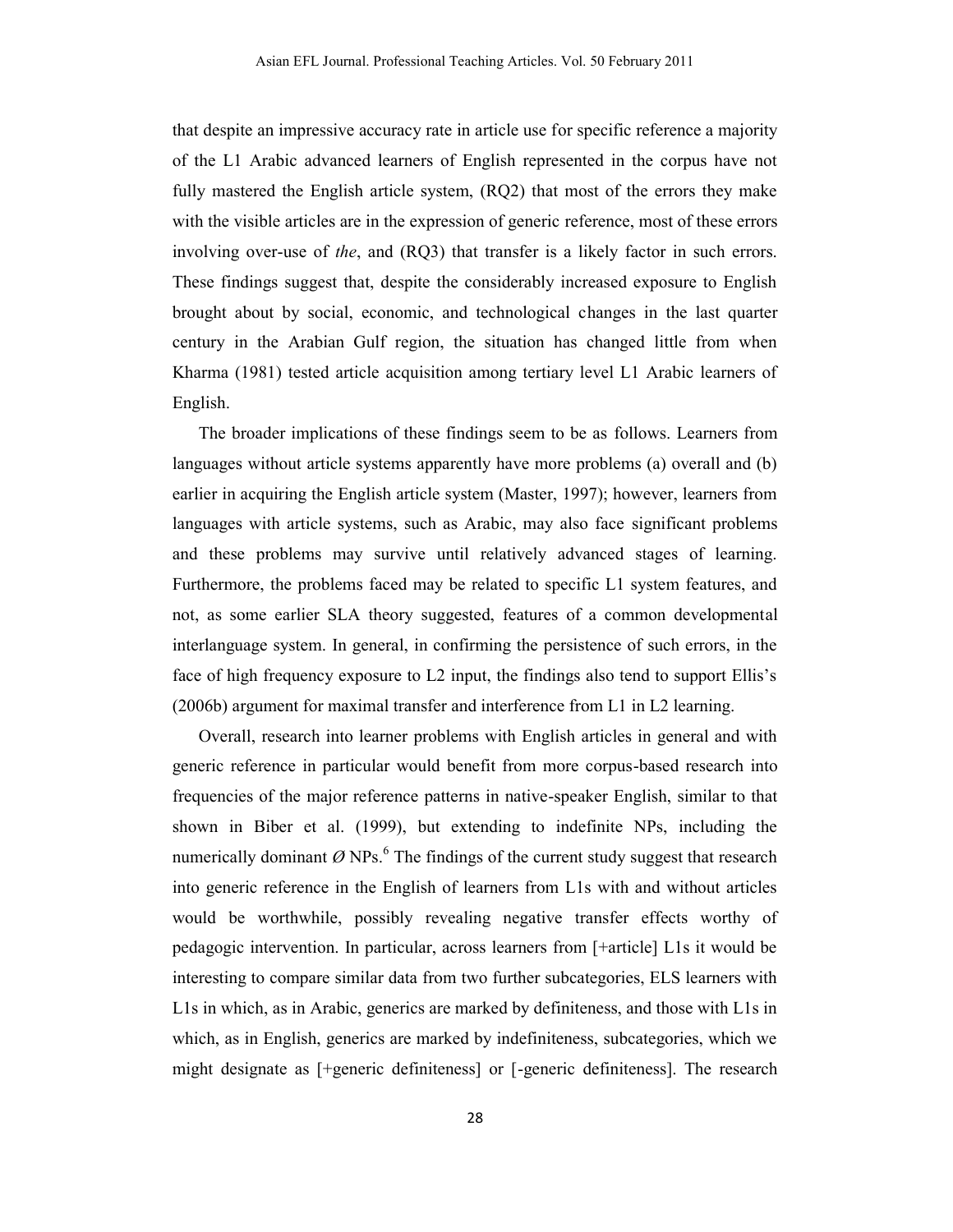described here has concentrated on errors: to fully gauge learners' accuracy rates at the different types of article use it would be useful to analyze also frequencies of successful article use in generic expressions in L2 corpora. Research on article use by L1 Arabic speakers at earlier levels of language learning would also help to confirm whether the hypothesis of early positive transfer of specific reference is supported.

The pedagogic implications seem to be as follows. Problems related to the impact of the count/non-count distinction on definiteness marking would presumably be reduced if vocabulary teaching in the earlier stages of learning emphasized this distinction more, as suggested by Master (1997). The commonest form of generic expression for countable nouns in English is that with *Ø* and plurals. For learners with [–article] L1s this use of *Ø* will transfer quite naturally. For L1 Arabic learners, and presumably for learners with other [+generic definiteness] L1s, such as French, negative transfer can be expected. At the intermediate level, Master focuses on the discourse dependence of many learner problems but in the case of L1 Arabic learners we have seen that this is not a primary cause of errors. However, Master's suggestions for helping advanced [–article] L1 learners overcome "Ø-for-the" errors may also apply to helping [+article] L1 learners overcome "the-for-Ø" and "the-fora" errors. He recommends focusing on articles in both reading and writing development, "especially the contrast between minimal pairs of lexical phrases with *Ø* and *the*" and the need for repetition of the process "with many different lexical items since it can no longer be assumed that learners at this stage will generalize from specific instances" (1997, p. 228). Master assumes that conscious learning has little effect on acquisition but if recent theorizing about the role of consciousness upon implicit cognition (Ellis, 2006a; 2006b; Ellis & Larsen-Freeman, 2006) is correct it would also be worth spending class time explicitly pointing out the various formal possibilities and impossibilities for generic reference in English. Finally, and perhaps most importantly, in order for maximal opportunity to be taken of promoting noticing, it would seem worth making known to those engaged in instructing L1 Arabic ESL learners the likely L1 origins of some persistent errors in their students' production.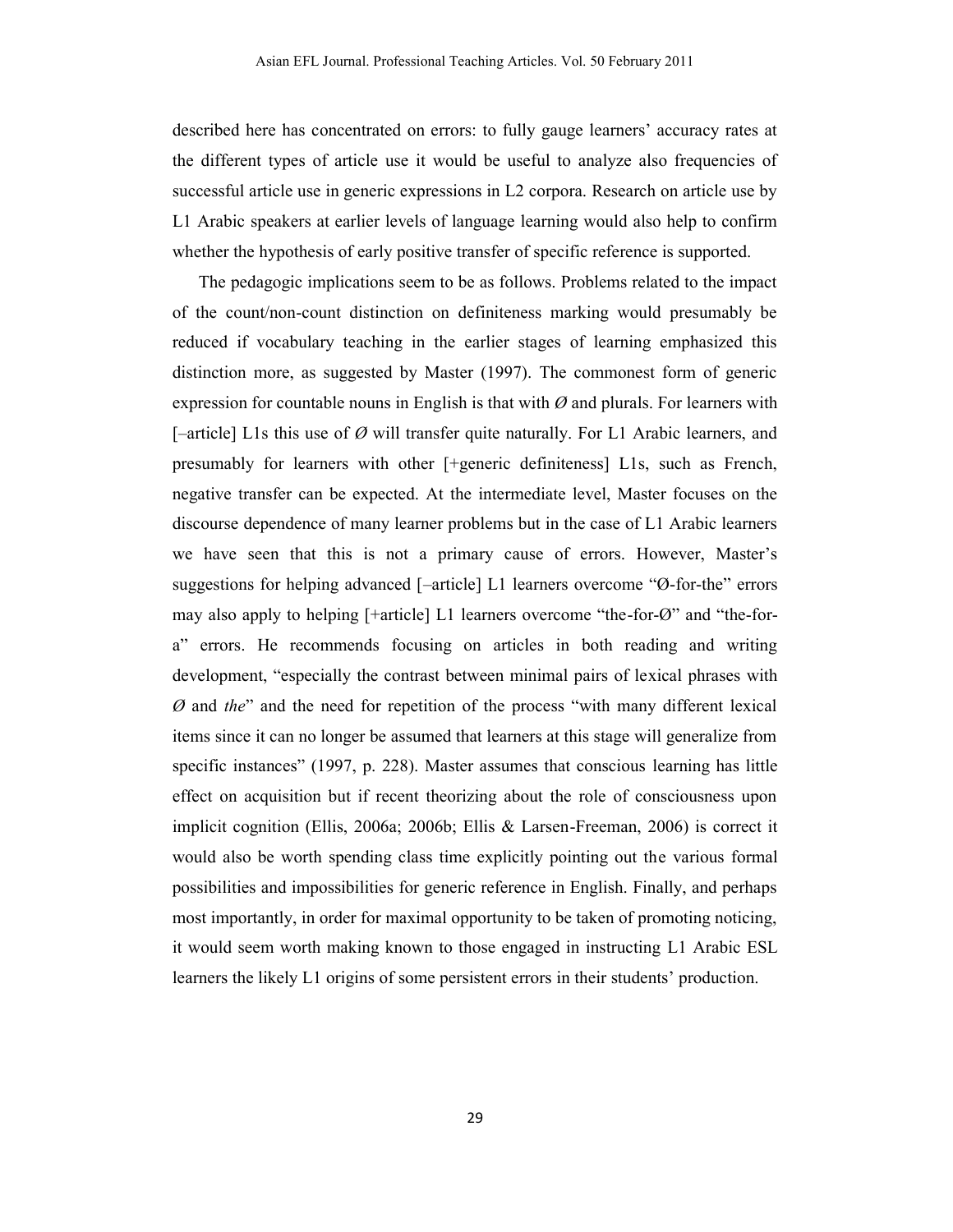### **Notes**

- 1. In this paper *a* will be taken to stand for both *a* and *an.* I have avoided using the expression "the indefinite article" to describe *a/an* as this practice is inconsistent with recognizing *Ø* as an indefinite article
- 2. In some varieties of Arabic, indefiniteness is marked by a form of affixation, nunation. However, while nunation is a feature of written acrolectal Arabic, in the modern spoken dialects it is described as having "all but disappeared" (Holes, 2004, p. 174) and being "rare" (Abu-Chacra, 2007, p. 18).
- 3. Master (1997) makes this distinction in terms of accuracy and overuse but I have avoided these particular terms as being susceptible to misinterpretation outside the context of his paper.
- 4. Errors in quotations from the ALE corpus are not corrected although suggested alternatives are sometimes presented in square brackets - and all italicization and ellipsis is mine.
- 5. See note 2 above.
- 6. Biber et al. (1999, p. 266) gives figures for generic the but not for *a* or *Ø*.

# **References**

Abu-Chacra, F. (2007). *Arabic: An essential grammar.* New York: Routledge.

- Bataineh, R. F. (2005). Jordanian undergraduate EFL students' errors in the use of the indefinite article. Retrieved June 11, 2008 from Asian EFL Journal: http://www.asian-efl-journal.com/march\_05\_rfb.php
- Berry, R. (1993). *Articles.* London: HarperCollins.
- Biber, D., Johannson, S., Leech, G., Conrad, S., & Finegan, E. (1999). *Longman grammar of spoken and written English.* Harlow, Essex: Longman.
- Bley-Vroman, R. (1983). The comparative fallacy in interlanguage studies: The case of systematicity. *Language Learning 33* , 1-17.
- Brown, R. (1973). *A first language: The early stages.* Cambridge, MA: Harvard University Press.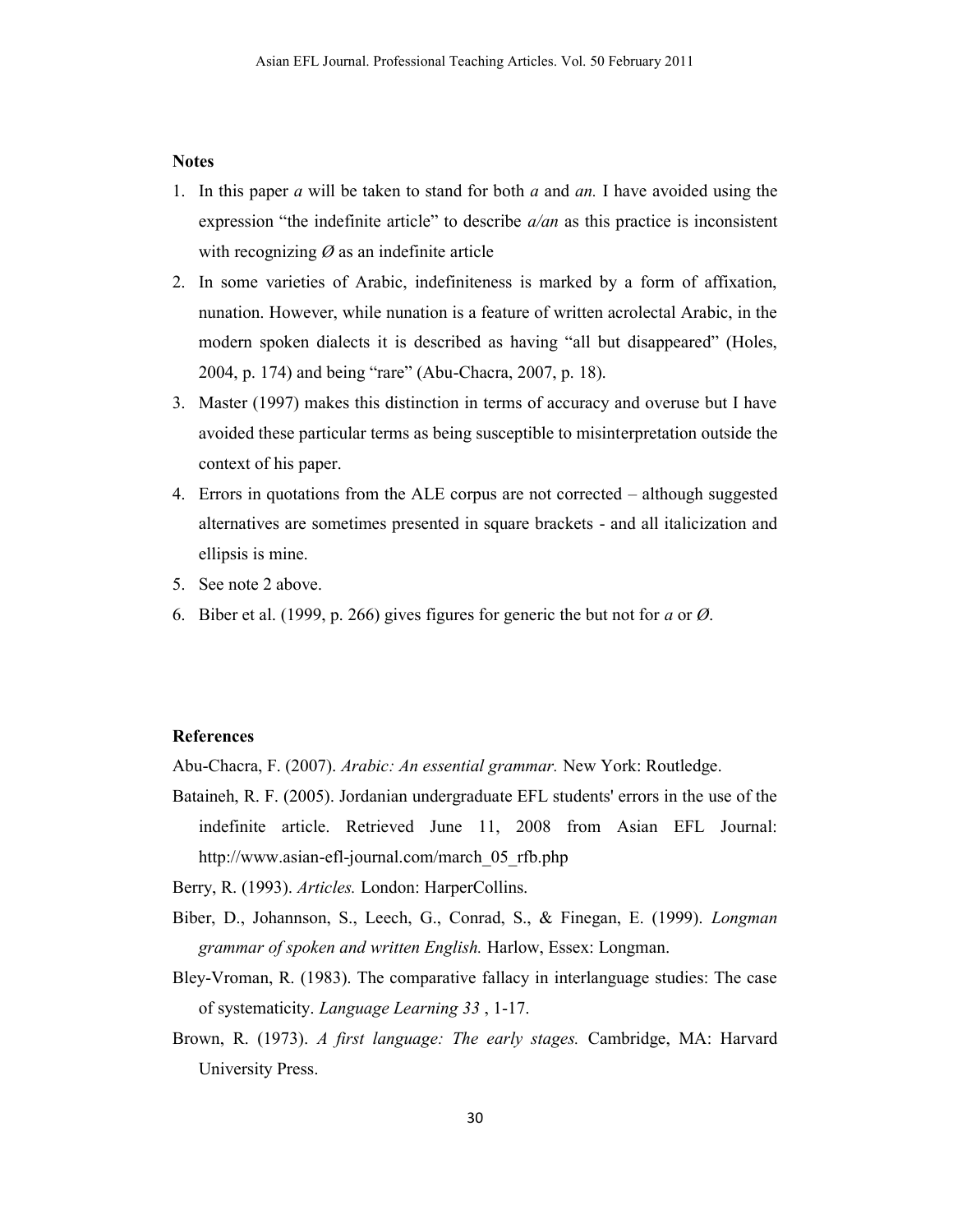- Butler, Y. G. (2002). Second language learners' theories on the use of English articles. *Studies in Second Language Acquisition 24*, 451-480.
- Chaudron, C. & Parker, K. (1990). Discourse markedness and structural markedness. *Studies in Second Language Acquisition: The Acquisition of English Noun Phrases 12*(1), 43-64.
- Dulay, H. & Burt, M. (1974). Errors and strategies in child language acquisition. *TESOL Quarterly 8*, 129-36.
- Dulay, H., Burt, M., & Krashen, S. (1982). *Language two.* New York: Oxford University Press.
- Ellis, N. C. (2006a). Language acquisition as rational contingency learning. *Applied Linguistics 27*(1), 1-24.
- Ellis, N. C. (2006b). Selective attention and transfer phenomena in L2 acquisition: Contingency, cue competition, saliance, interference, overshadowing, blocking, and perceptual learning. *Applied Linguistics 27*(2), 164-194.
- Ellis, N. C. & Larsen-Freeman, D. (2006). 'Language emergence: Implications for applied linguistics - Introduction to the special issue. *Applied Linguistics 27*(4), 558-589.
- Farghal, M. & al-Zou'bi, I. (2004). The Qur'anic definite article in translation: The case of citing animals. In R. Elhamy, H. Mansour, & J.R. Aydelott (Eds.), *Contrastive rhetoric: Issues, insights and pedagogy* (pp. 61-68). Cairo: American University of Cairo Press.
- Granger, S., Dagneaux, E. & Meunier, F. (2002). *International corpus of learner English.* Louvain: Presses Universitaires de Louvain.
- Holes, C. (2004). *Modern Arabic: Structures, functions, and varieties (2nd edn.).* Washington: Georgetown University Press.
- Huebner, T. (1983). *A longitudinal analysis of the acquisition of English.* Ann Arbor: Karoma.
- Hunston, S. (2002). *Corpora in applied linguistics.* Cambridge: Cambridge University Press.
- Ionin, T., Ko, H., & Wexler, K. (2004). Article semantics in L2 acquisition: The role of specificity. *Language Acquisition 12*(1), 3-69.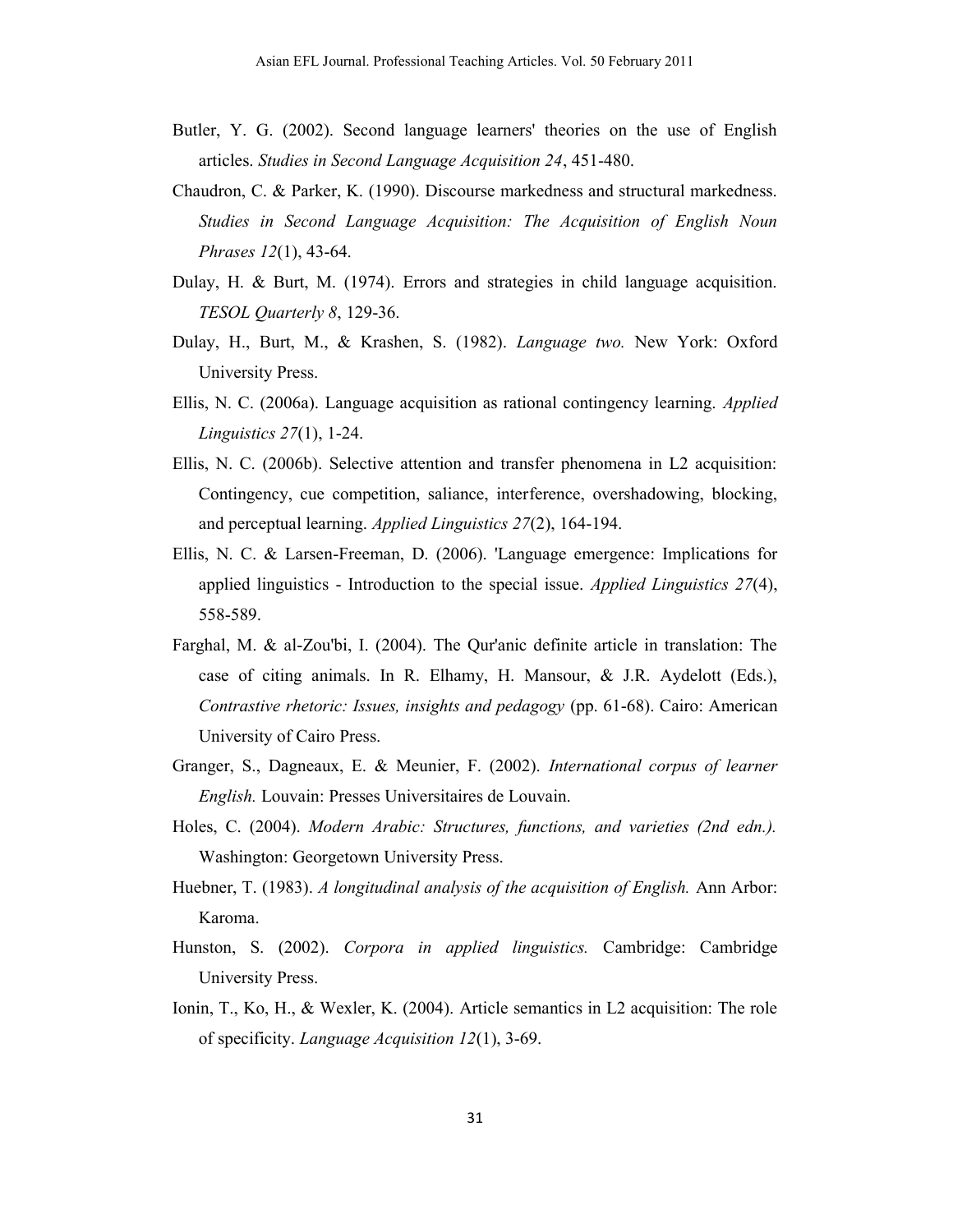- James, K. (1998). *Errors in language learning and use: Exploring error analysis.* London: Longman.
- Jarvis, S. (2002). Topic continuity in L2 English article use. *Studies in Second Language Acquisition 24*, 387-418.
- Kachru, Y. (2003). On definite reference in world Englishes. *World Englishes 22*(4), 497-510.
- Kharma, N. (1981). Analysis of the errors committed by Arab university students in the use of English definite-indefinite articles. *International Review of Applied Linguistics 19*(4), 331-345.
- Kharma, N. & Hajjaj, A. (1997). *Errors in English among Arabic speakers: Analysis and remedy.* Beirut: York Press Librairie du Liban.
- Lado, R. (1957). *Linguistics across cultures.* Ann Arbor: Michigan University Press.
- Liu, D. & Gleason, J.L. (2002). Acquisition of the article ''the" by nonnative speakers of English. *Studies in Second Language Acquisition 24*, 1-26.
- Lyons, C. (1999). *Definiteness.* Cambridge: Cambridge University Press.
- Mason, O. (n.d.). *Qtag*. Retrieved June 1, 2008 from

http://www.english.bham.ac.uk/staff/omason/software/qtag.html

- Mason, O. & Uzar, R. (2000). NLP meets TEFL: tracing the zero. In B. Lewandowska-Tomaszczyk & J. Melia (Eds.), *TALC '99 Practical Applications in Language Corpora: papers from the international conference at the University of Lodz, 15-18 April 1999* (pp. 105-116)*.* Frankfurt: Peter Lang.
- Master, P. (1990). Teaching the English articles as a binary system. *TESOL Quarterly 24*(3), 461-478.
- Master, P. (1994). The effect of systematic instruction on learning the English article system. In T. Odlin (Ed.), *Perspectives in pedagogical grammar* (pp. 229-252). Cambridge: Cambridge University Press.
- Master, P. (1995). Consciousness raising and article pedagogy. In D. Belcher & G. Braine (Eds.), *Academic writing in a second language* (pp. 183-204). Norwood, NJ: Ablex.
- Master, P. (1997). The English article system: Acquisition, function, and pedagogy. *System 2*(2), 215-232.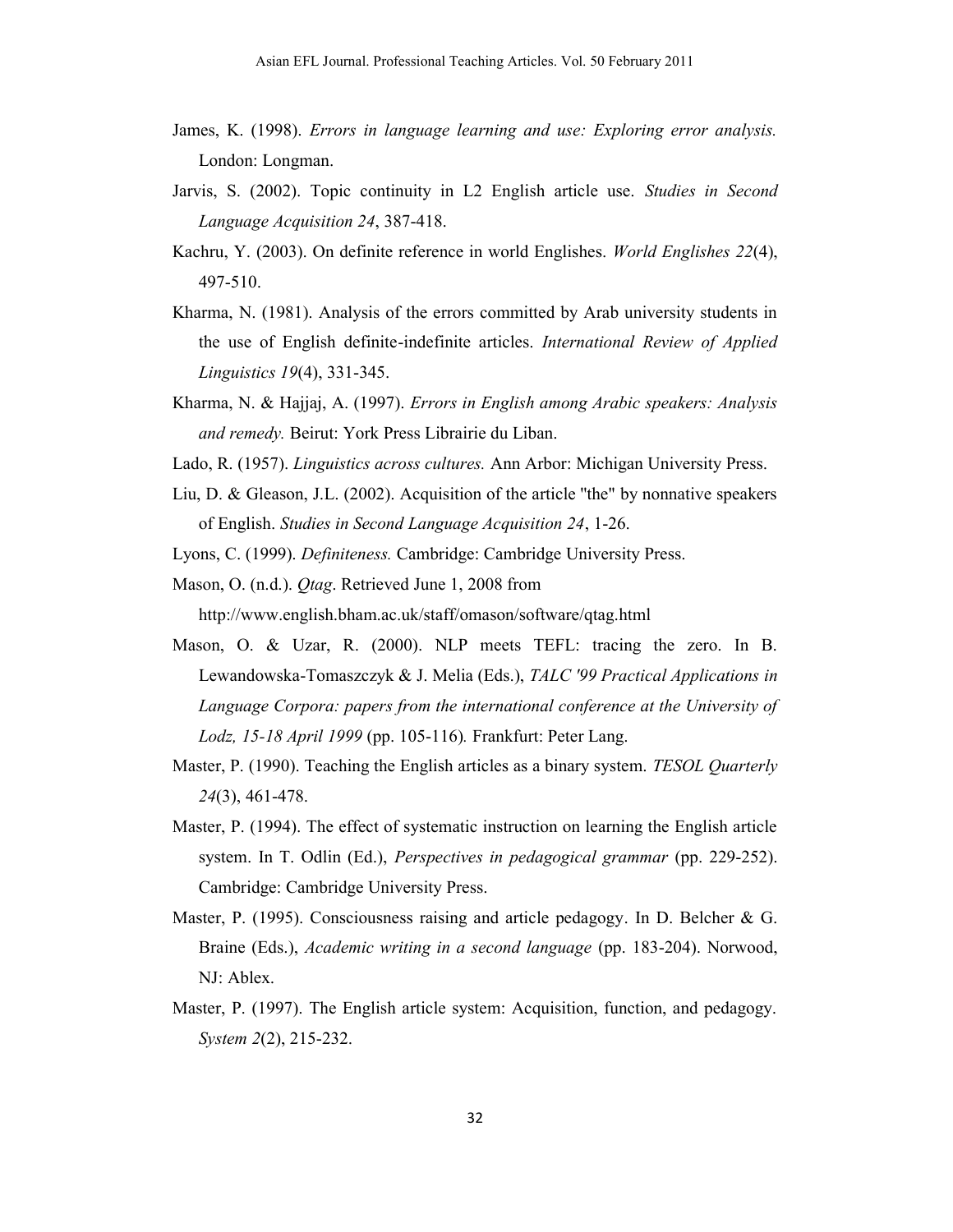- Master, P. (2002). Information structure and English article pedagogy. *System 30,* 331-348.
- McEnery, T., Xiao, R., & Tono, Y. (2006). *Corpus-based language studies: An advanced resource book.* London: Routledge.
- Mohammed, A. M. (2000). Modern standard Arabic vs.non-standard Arabic: Where do Arab students of EFL transfer from? *Language, Culture and Curriculum 13*(2), 126-136.
- Odlin, T. (1989). *Language transfer: Cross-linguistic influence in language learning.* Cambridge: Cambridge University Press.
- Parrish, B. (1987). A new look at methodologies in the study of article acquisition for learners of ESL. *Language Learning 37,* 361-383.
- Quirk, R., Greenbaum, S., Leech, G., & Svartvik, J. (1985). *A comprehensive grammar of the English language.* Harlow: Longman.
- Ringbom, H. (1998). Vocabulary frequencies in advanced learner English: A crosslinguistic approach. In Granger, S. (Ed.), *Learner English on computer* (pp. 41- 52)*.* London: Longman.
- Robertson, D. (2000). Variability in the use of the English article system by Chinese learners of English. *Second Language Research 16*(2), 135-172.
- Schulz, E. (2004). *A student grammar of modern standard Arabic.* Cambridge: Cambridge University Press.
- Scott, M. (2006). *Wordsmith tools 4.* Oxford: Oxford University Press.
- Scott, M. S. & Tucker, G. R. (1974). Error analysis and English language strategies of Arabic students. *Language Learning 24*(1), 69-97.
- Smith, B. (2001). Arabic speakers. In M. Swan & B. Smith (Eds.), *Learner English: A teacher's guide to interference and other problems (2nd Ed.)* (pp. 195-213)*.* Cambridge: Cambridge University Press.
- Thomas, M. (1989). The acquisition of English articles by first- and second-language learners. *Applied Psycholinguistics 10*(3), 335-355.
- Thompson-Panos, K. & Thomas-Ruzic, M. (1983). The least you should know about Arabic: Implications for the ESL writing instructor. *TESOL Quarterly 17*(4), 609- 623.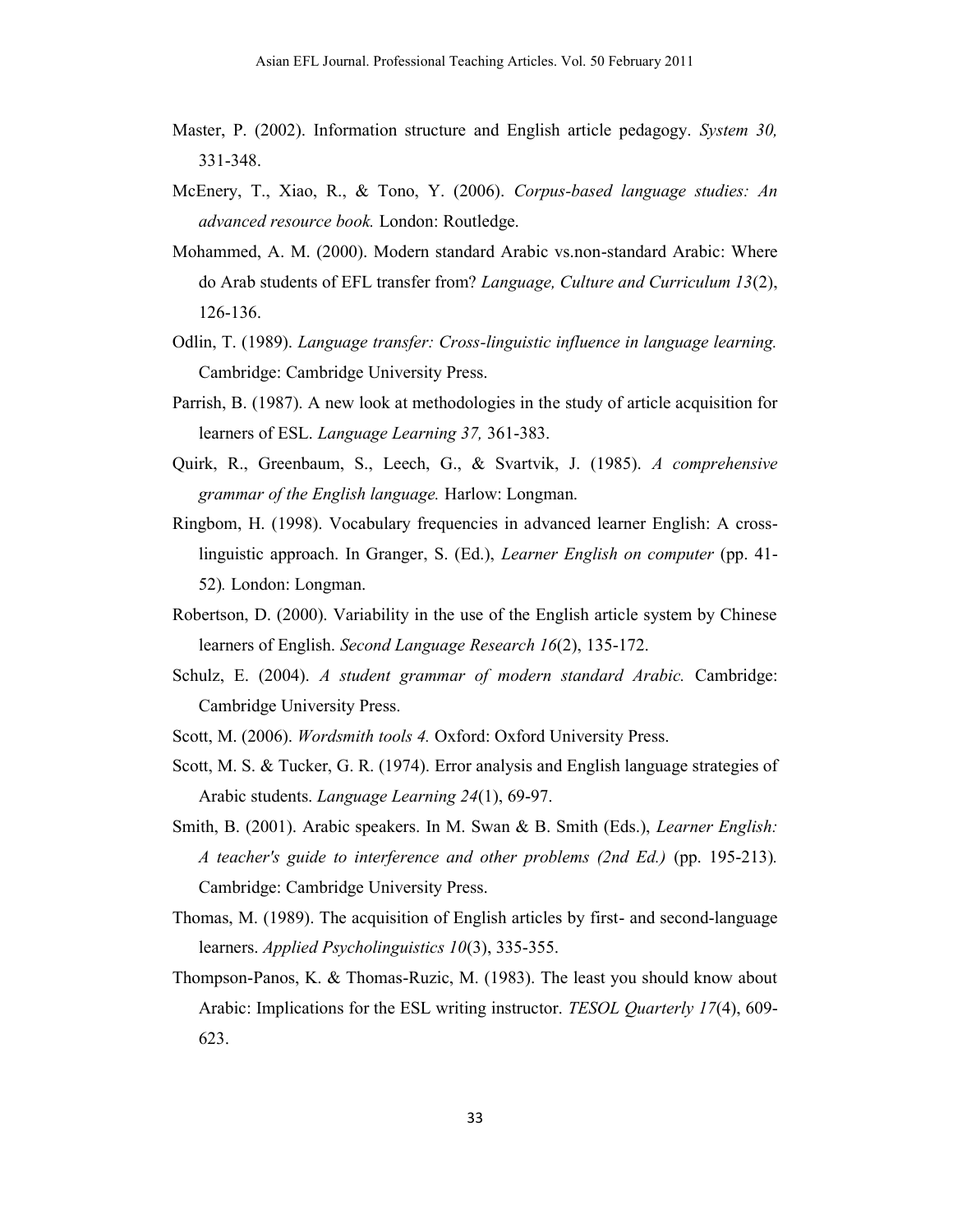- White, L. (1977). Error analysis and error correction in adult learners of English as a second language. *Working Papers in Bilingualism 13*, 42-58.
- Zdorenko, T. & Paradis, J. (2008). The acquisition of articles in child second language English: fluctuation, transfer or both? *Second Language Research 24*(2), 227-250.
- Zegerac, V. (2004). Relevance Theory and "the" in second language acquisition. *Second Language Learning 20*(3), 193-211.